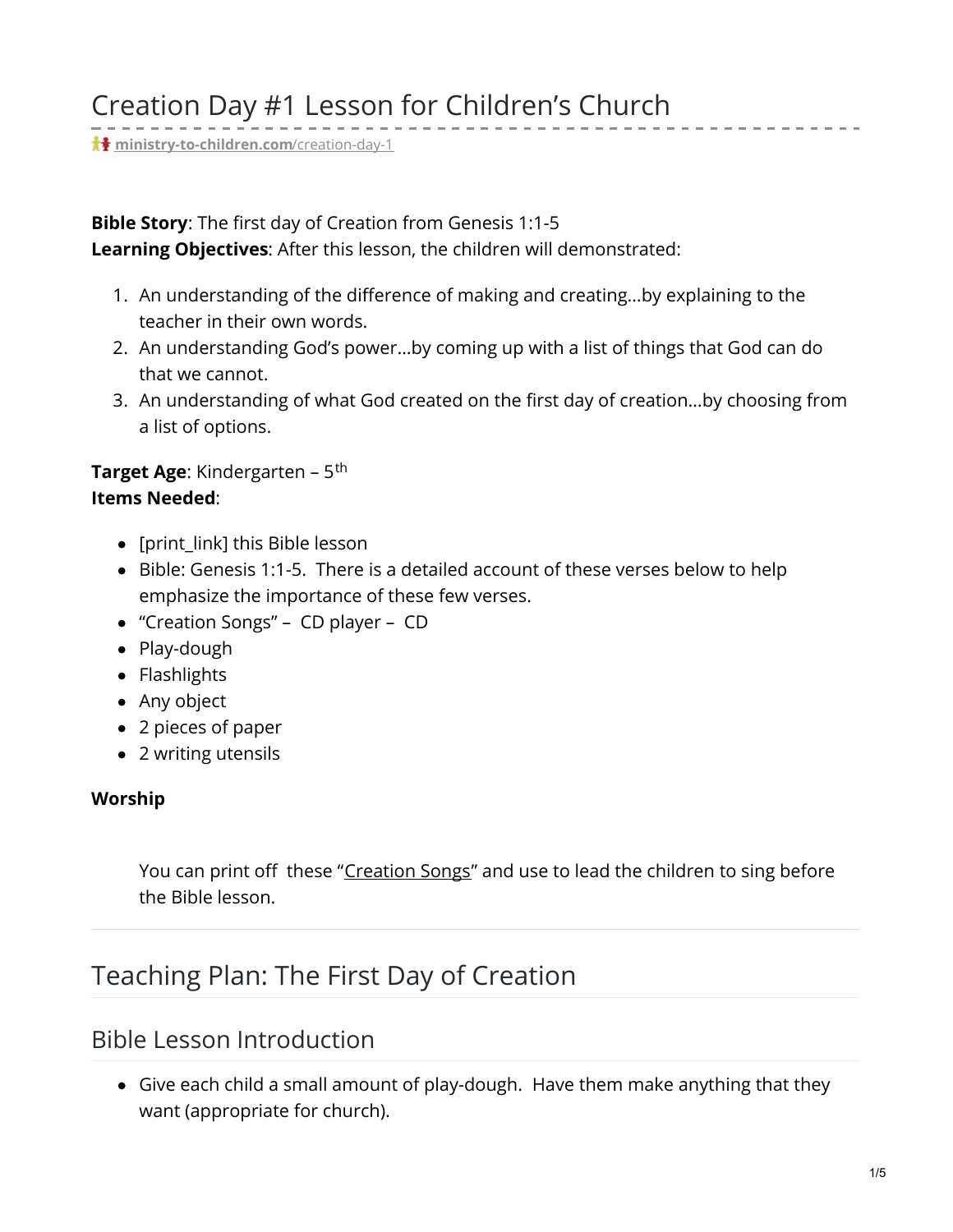- After a few minutes of play, turn the lights off (if there are a lot of windows in your room, try to cover them up as best as possible before class starts). The room needs to be as dark as possible.
- Ask the children:
	- What would you do if there was no light anywhere on the earth?
	- Where does light come from? (the sun, the moon)
	- Who created the light? (God)

# Bible Lesson

Have the children open their Bibles to Genesis 1:1-5. To help them find it, use the following questions. Answers in italics.

- What is the first book of the Bible? *Genesis*
- Which part of the Bible is Genesis in? *Old Testament*

Read Genesis 1:1-5 aloud to the children.

"In the beginning, God created the heavens and the earth. The earth didn't have any shape. And it was empty. Darkness was over the surface of the ocean. At that time, the ocean covered the earth. The Spirit of God was hovering over the waters. God said, "Let there be light." And there was light. God saw that the light was good. He separated the light from the darkness. God called the light "day." He called the darkness "night." There was evening, and there was morning. It was day one." NIrV (New International Reader's Version)

# Discuss the Bible Reading

*In the beginning* –

In the beginning of what? (allow for responses) The beginning of the world.

*God* –

God was in the beginning of the world.

*created* –

In the dictionary, create means, "to bring somebody or something into existence". In the dictionary, make means, "to assemble something from parts". Many people say that God made the world. No He didn't!! He **created** the world! That means that God created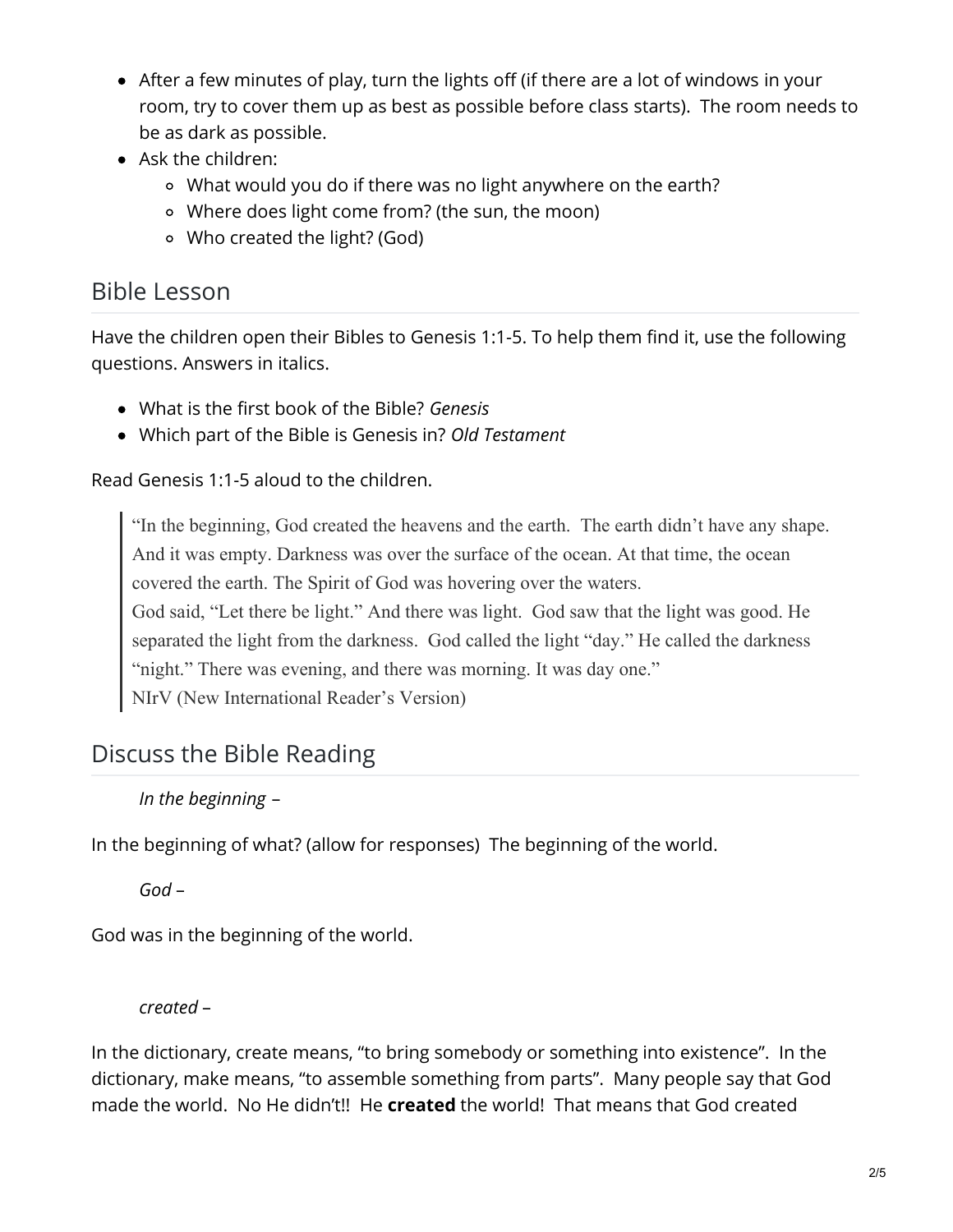something with nothing! He didn't have parts laying around and decided to make the world. No! He didn't have anything, but He created! Just think how awesome that really is!

*the heavens and the earth* –

What was there before God created the heavens and the earth? (allow for responses) Nothing. Absolutely nothing. How did God create the heavens and the earth? (allow for responses, if any) I really don't have the answer, other than God is God and His power is beyond our comprehension.

# *The earth didn't have any shape* –

What? The earth didn't have any shape? So what was it? (allow for responses…encourage thinking outside of the box…there is not a right answer…but try to get them to think deeper)

# *and it was empty* –

So the earth had no shape and it was empty, huh? That's really hard to think about, isn't it? An earth that is empty. I guess it had to start somewhere.

*Darkness was over the surface of the ocean. At that time, the ocean covered the earth.*

So the earth had no shape, it was empty, it was dark and the ocean covered the earth. Wow! What a sight! Well, not really a sight, because you can't see anything since there was only darkness. So, at this point, there is only water in the earth? Strange!

# *The Spirit of God was hovering over the waters.*

Wow! The Spirit of God hovered over the waters! What does it mean to hover? (allow for responses) It kind of means to glide over or fly over something. What would it be like if God hovered over us? (allow for responses) Would you do some of the things you do, or act the way you do if you saw God hovering over you? (allow for responses) God does sort of hover over us. He can see everything we do, even though we can't physically see Him.

# *God said, "Let there be light." And there was light.*

God only has to speak things into existence. If I said, "let there be light", nothing would happen. What power God has!

# *God saw that the light was good.*

God liked what He saw. God has an opinion of things, whether it's good or bad. Sometimes we think of God as something completely different from us. Well, He did make us in His image (which we'll learn about in a few weeks) and so we do have some of the same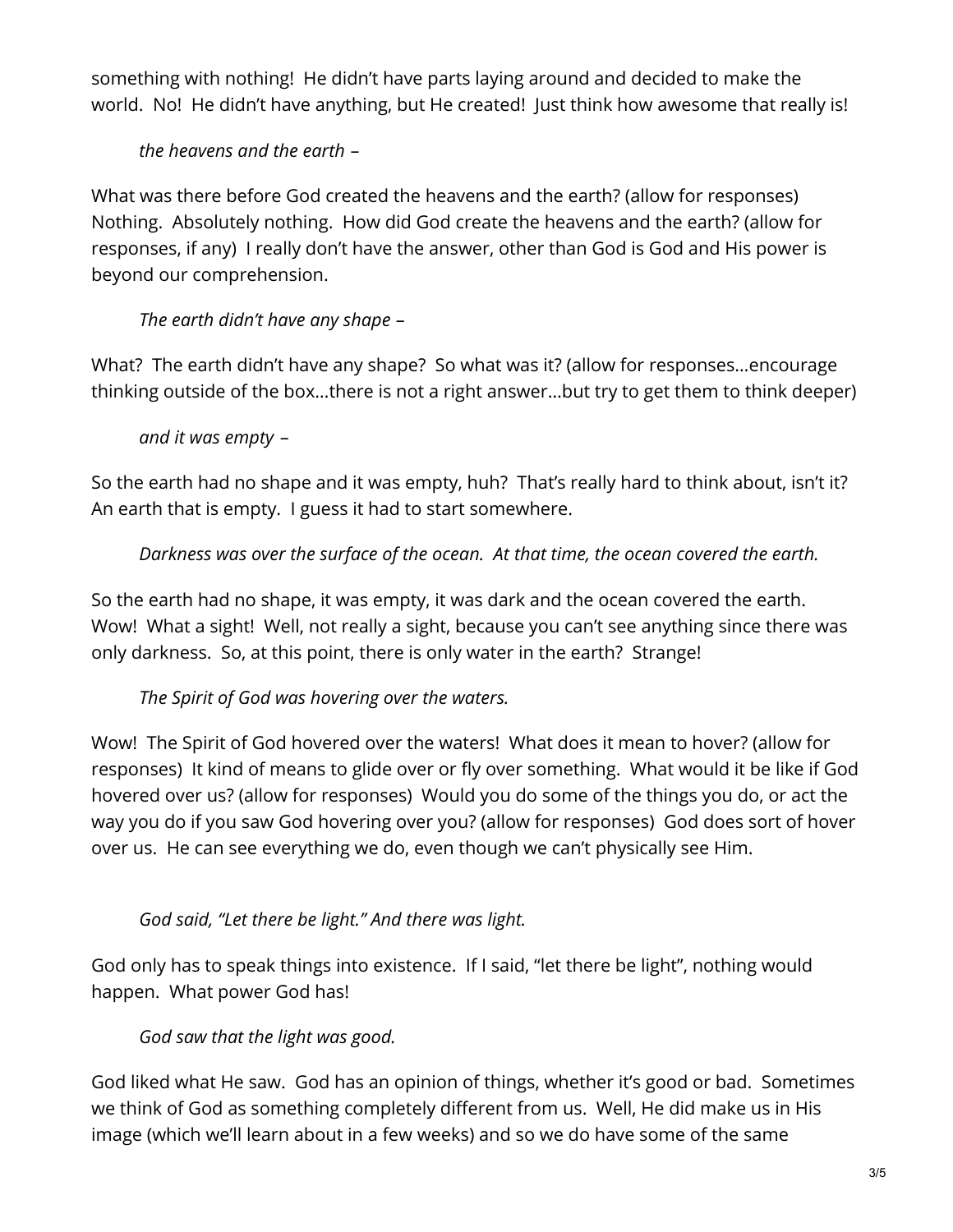characteristics as God. Put anything that you do in place of "the light" in that sentence. For example, "God saw that the way I treated my sister yesterday was good." Would it be true? Think about what God would think about things, before you do them. Would He think your actions are good?

*He separated the light from the darkness.*

This just blows my mind! Separating light from dark! How? Who knows! That just shows the awesome power of God!

*God called the light "day." He called the darkness "night."*

God gave things names. Later on, He let man name everything. But, before He made man, He named everything.

*There was evening, and there was morning. It was day one.*

It only took God one day to create the heavens, the earth and light? Isn't that just amazing? All of that happened in only one day. This was the first day, ever! God made light on the first day…what would you have made?" (allow for responses)

# Bible Lesson Activities

Use the following activities to reinforce the learning goals. If time is short move on the evaluation portion of the lesson plan.

# **Activity: Flashlight Find**

"What did God create on the first day of creation? (allow for responses) Right, God created light. Without light, we wouldn't be able to see anything because it would be completely dark.

We are going to do a game now that involves finding something in the dark, by using light. I am going to turn the lights off and hide this (name object) somewhere in the room. You have to find it by using flashlights. Ok, let's get started!"

- Put the children in groups and give each groups a flashlight
- Have the children close their eyes or leave the room so that you can hide the object
- After you have hidden the object, let the children try to find the hidden object. Remember…they have to use the light to find the object!

# **Activity: Bible Verse Memorization**

"In the beginning, God created the heavens and the earth." Genesis 1:1

(New International Reader's Version)

Have the children do the following sign language motions along with repeating the words after you, to help them learn the Bible Verse: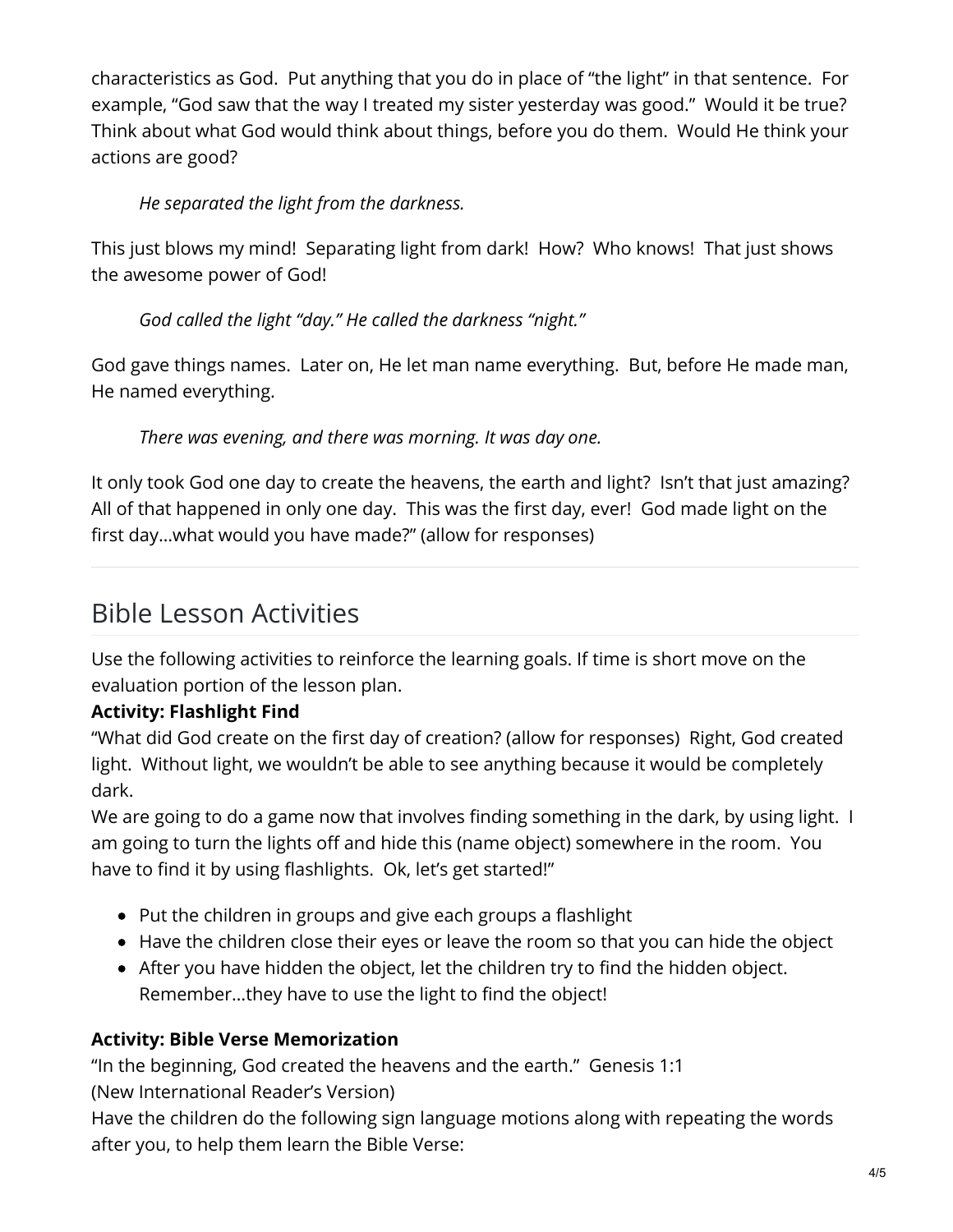"**In the beginning**"—the index finger twists between the fingers of the other hand to indicate the turning of a key in an ignition switch

"**God**"—hold hand up with fingers towards the sky…the hand is raised to the heavens and then downward in a sign of respect

"**created**"—the hands (in fists on top of one another) twist as if they were putting something together

"**the heavens**"—the hands move up, in a large circle, towards the heavens

"**and the earth**"—the thumb and middle finger pinch the side of the wrist which represents the earth rotating on its axis

"**Genesis 1**"—hold 1 finger up

"**1**"—hold another finger up

Do this a few times with the children. Make it fun for them to do the motions and say the words. Involving them in active learning is essential for memorization.

**Need More Help?** The check out all our free [children's](https://ministry-to-children.com/lessons/) Bible lesson or find kids Sunday School crafts.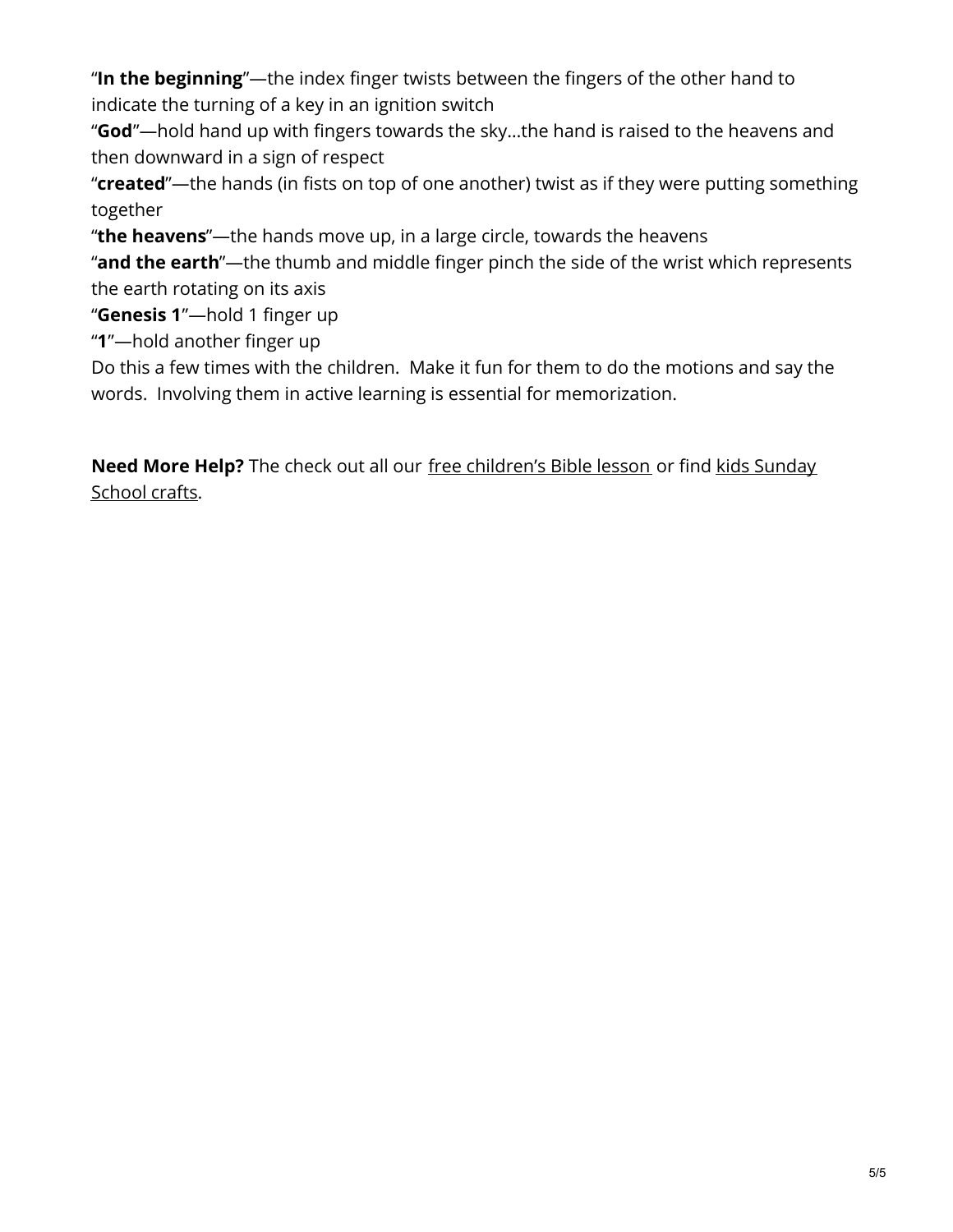# Creation Day #2 Lesson for Children's Church

**t+** [ministry-to-children.com](https://ministry-to-children.com/creation-day-2/)/creation-day-2

# **Bible Story**: The second day of Creation from Genesis 1:6-8

**Learning Objectives**: After this lesson, the children will demonstrate:

- 1. An understanding of what God created on the second day of creation . . . by making hand motions.
- 2. An understanding of Genesis 1:1-8 . . . by answering questions from the teacher.

### **Target Age**: Kindergarten – 5<sup>th</sup> **Items Needed**:

- $\bullet$  [print\_link] this lesson plan
- Bible: Genesis 1:6-8. There is a detailed account of these verses below to help emphasize the importance of these few verses.

#### **Worship**

You can print off these "[Creation](https://ministry-to-children.com/creation-songs/) Songs" and use to lead the children to sing before the Bible lesson.

# Teaching Plan: The Second Day of Creation

#### **Bible Lesson Introduction**

#### \*\*Review Creation Day #1\*\*

Following are some questions to review what God created on the first day of Creation. The answers are in italics.

- "What day of Creation was it in our lesson from last week?" *One*
- "What did God create on the first day of creation?" *heavens, earth, light*
- "What did God say to create light?" *Let there be light.*
- "What shape did the earth have?" *it had no shape*
- "What covered the earth?" *the ocean*
- "What was the Spirit of God doing over the ocean?" *hovering*
- "What is the difference between 'making' and 'creating'?" *to make something is to already have ingredients and just putting them together and to create something means to make something out of nothing*
- "Did God create or make the world?" *create…He didn't have anything to start with*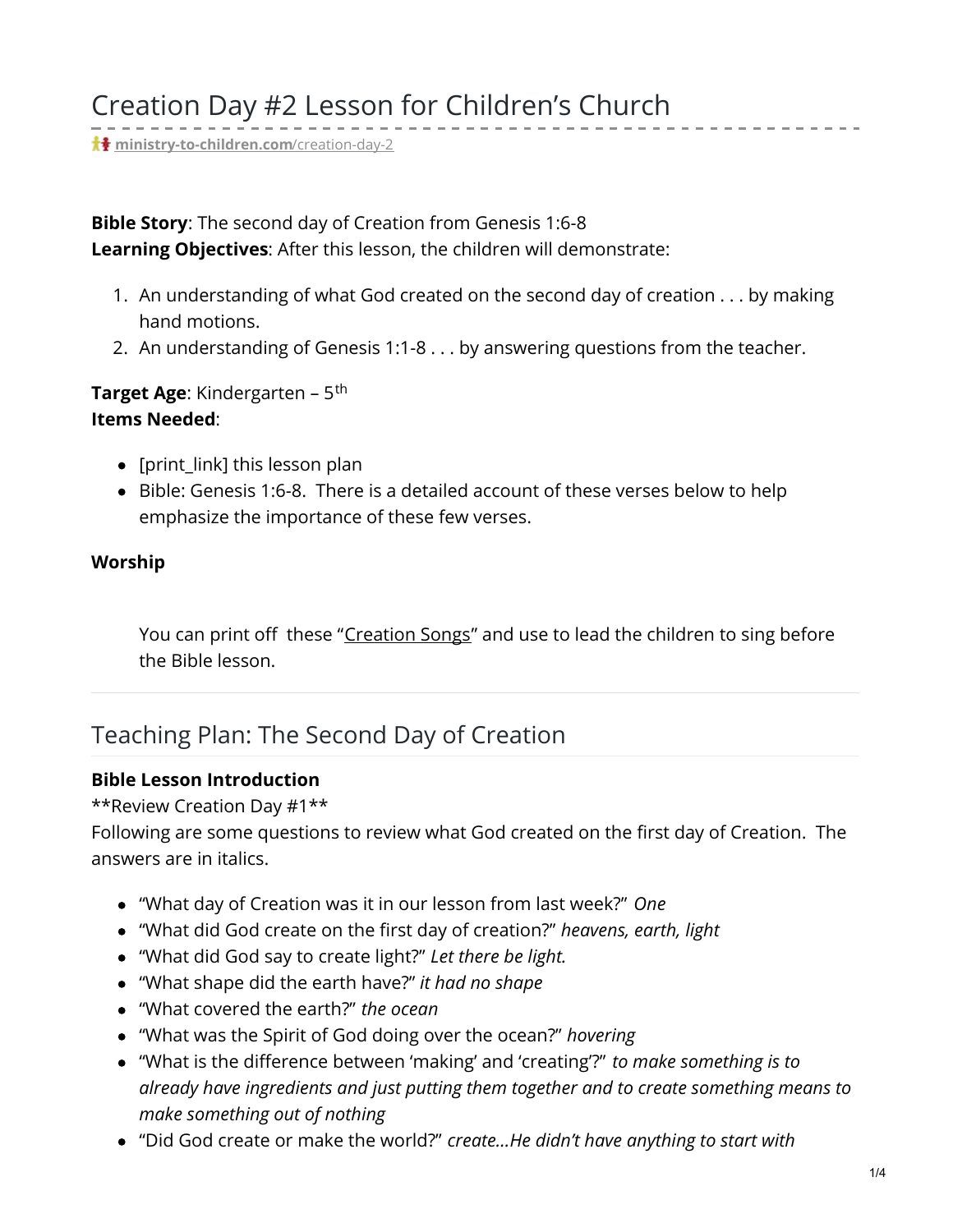### **Bible Lesson**

Have the children open their Bibles to Genesis 1:6-8. To help them find it, use the following questions. Answers in italics.

- What is the first book of the Bible? *Genesis*
- Which part of the Bible is Genesis in? *Old Testament*

Read Genesis 1:6-8 aloud to the children.

"God said, "Let there be a huge space between the waters. Let it separate water from water." And that's exactly what happened. God made the huge space between the waters. He separated the water that was under the space from the water that was above it. God called the huge space "sky." There was evening, and there was morning. It was day two." NIrV (New International Reader's Version)

### **Discuss the Bible Reading**

### *God said, "Let there be a huge space between the waters. Let it separate water from water."*

This is showing us the power of God speaking. He simply has to speak something into existence. He said for a huge space to be between the waters. So, up until this point everything was water. There must have not been anything but water. The earth was filled with water from top to bottom. That is something that is extremely hard to imagine. God knew that we would need air to breathe, so He made air.

#### *And that's exactly what happened. God made the huge space between the waters.*

Notice the word "exactly" in the first sentence there. Everything happened "exactly" how God said. That is very detailed. It doesn't say, "And that's somewhat what happened." No, it happened "exactly" the way God said it would. God made a huge space between the waters, exactly how He said He would.

#### *He separated the water that was under the space from the water that was above it.*

God separated the water. There wasn't anything except water that filled the earth. God now made a space in the water. So, now there is water above and below the space. The water below the space is easy to understand because we see the water below the space now, aka the oceans, seas, etc. The water above the space is tricky. Where is the water above the space? (allow for responses) There isn't a lake in the sky that we can't see. The clouds are water. Rain, snow, sleet are all water that come from above the space.

*God called the huge space "sky."*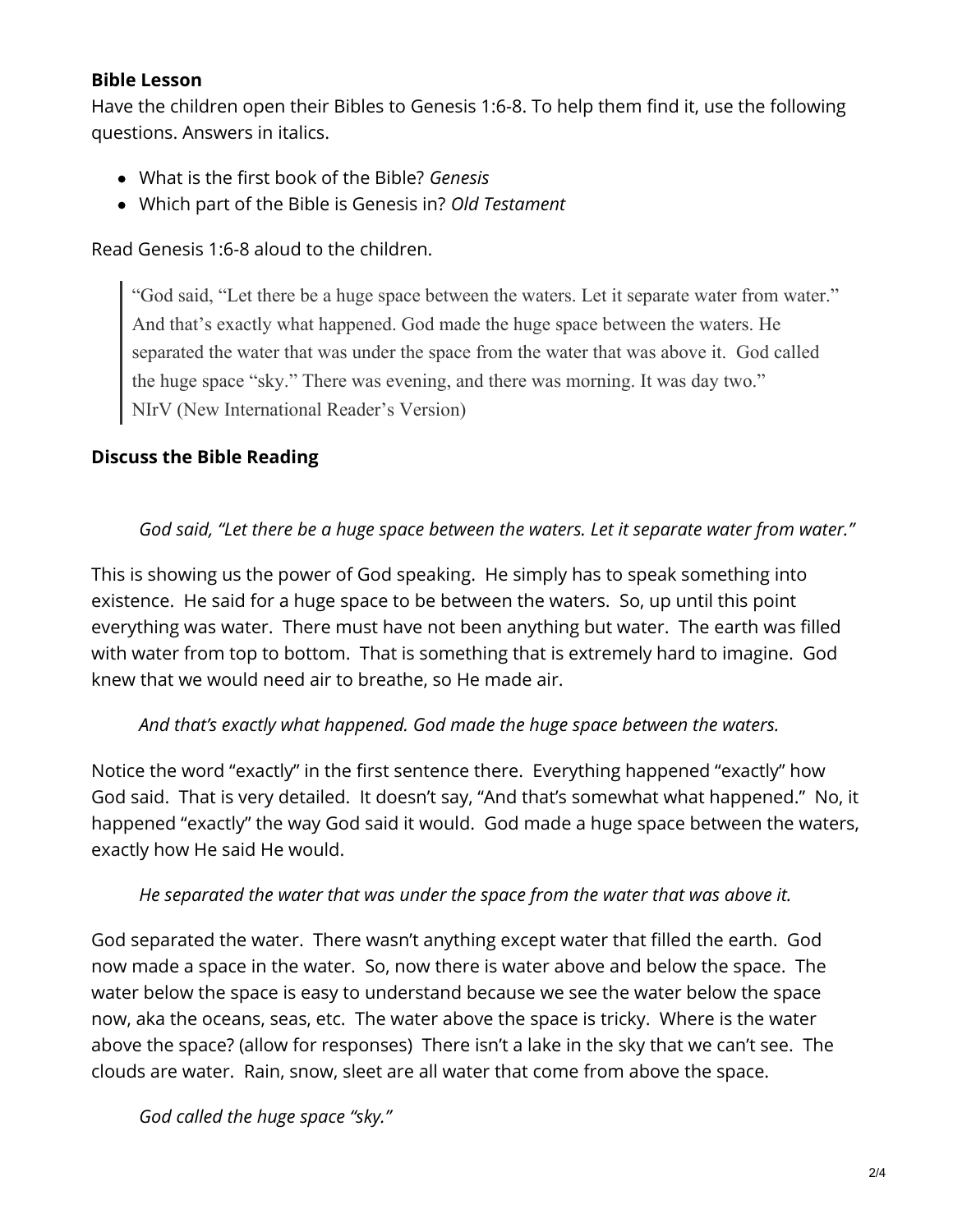God named it "sky". That's what we still call it. God knew that we would need to be able to call it something.

*There was evening, and there was morning. It was day two.*

So far, in two days, God has created the heavens, the earth, light and the sky.

# Bible Lesson Activities

Use the following activities to reinforce the learning goals. If time is short, move on to the evaluation portion of the lesson plan.

# Activity: Paper Plunge

"Today in our Bible Lesson, we learned that God created the sky to separate the water from below and above. The sky is air. Can air hold up water? Well, we are going to do a little experiment to see if it can."

- Fill a bowl with water.
- Scrunch or crumple up a piece of paper.
- Push the paper into the bottom of the glass so that it cannot fall out.
- Turn the glass upside down and plunge it straight down into the bowl of water

"What happens to the paper? It stayed up inside of the glass, didn't it? That's the power of air. It held up this paper, just like it holds up the water in the sky. How this works is the air inside the glass takes up space and pushes. The paper stays dry because the water can only get into the glass by squashing the air inside it. Air can be squashed, or compressed, a little, but then it pushes back and prevents the water from reaching the paper. This is something you can go home and show your parents today."

# Activity: Bible Verse Memorization

"God called the huge space "sky." There was evening, and there was morning. It was day two." Genesis 1:3 (New International Reader's Version)

Have the children do the following hand motions along with repeating the words after you, to help them learn the Bible Verse:

"**God**"—hold hand up with fingers towards the sky…the hand is raised to the heavens and then downward in a sign of respect

"**called**"—one hand taps a single time on the other hand to get the attention of someone "**the huge space**"—place fists together away from body and, making a circular shape, bring fists together close to body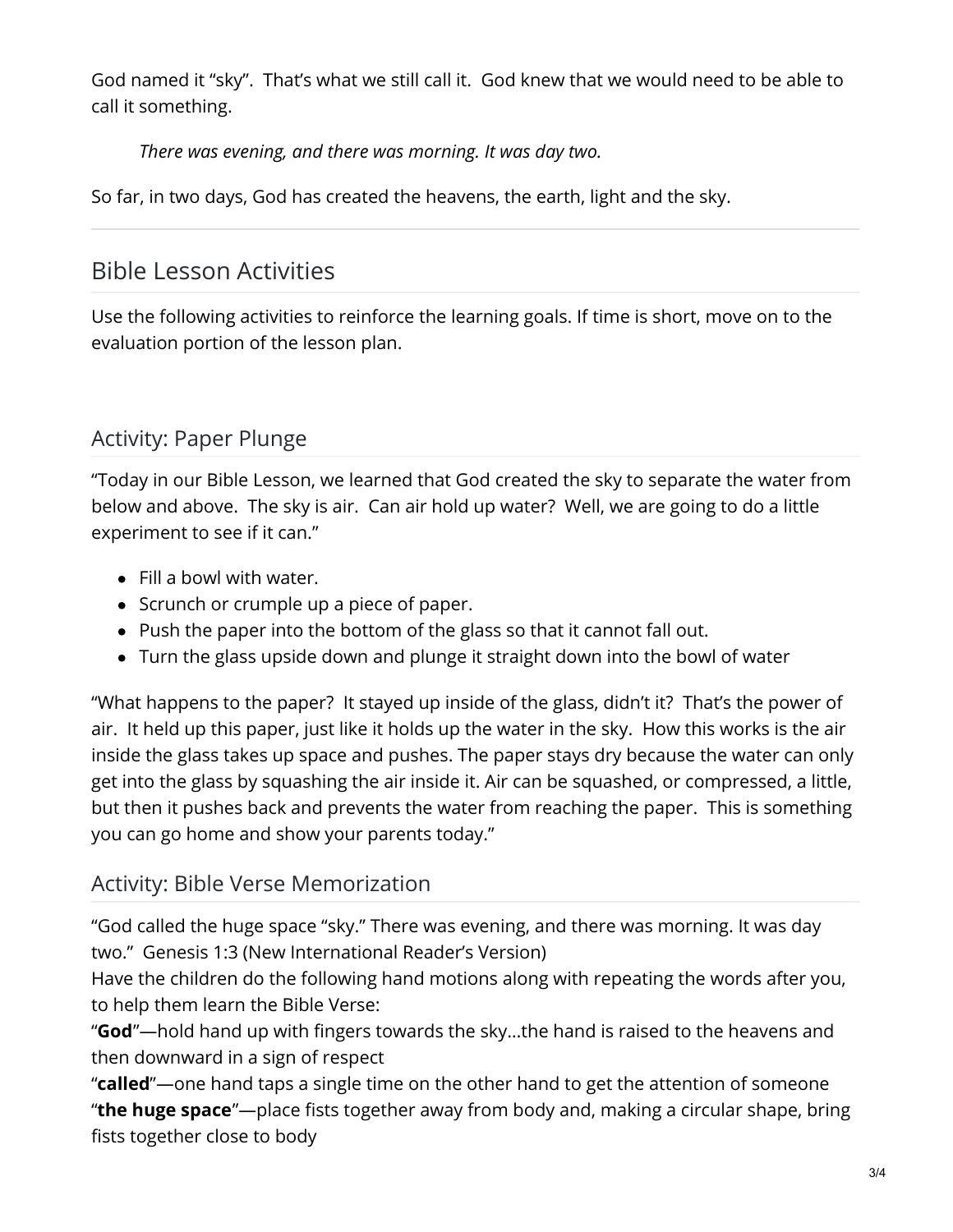"**sky**"—the hand moves in an arc to indicate the sky above

"**There was evening**"—hold one arm horizontally in front of body, curve the other hand over that arm

"**and there was morning**"—hold one arm horizontally across body, stretch the other arm straight out and then bring it towards body

"**It was day two**."—hold up 2 fingers

"**Genesis 1**"—hold up 1 finger

"**3**"—hold up 3 fingers

Do this a few times with the children. Make it fun for them to do the motions and say the words. Involving them in active learning is essential for memorization.

# Lesson Evaluation:

- 1. "What did God create on the first day of creation?" heavens, earth, light
- 2. "What did God create on the second day of creation?" the sky to separate the water
- 3. "What is the difference between 'making' and 'creating'?" to make something is to already have ingredients and just putting them together and to create something means to make something out of nothing
- 4. "Did God create or make the world?" create…He didn't have anything to start with

**Need More Help?** The check out all our free Bible [lesson](https://ministry-to-children.com/lessons/) for kids or find free [church](https://ministry-to-children.com/sunday-school-crafts/) crafts online.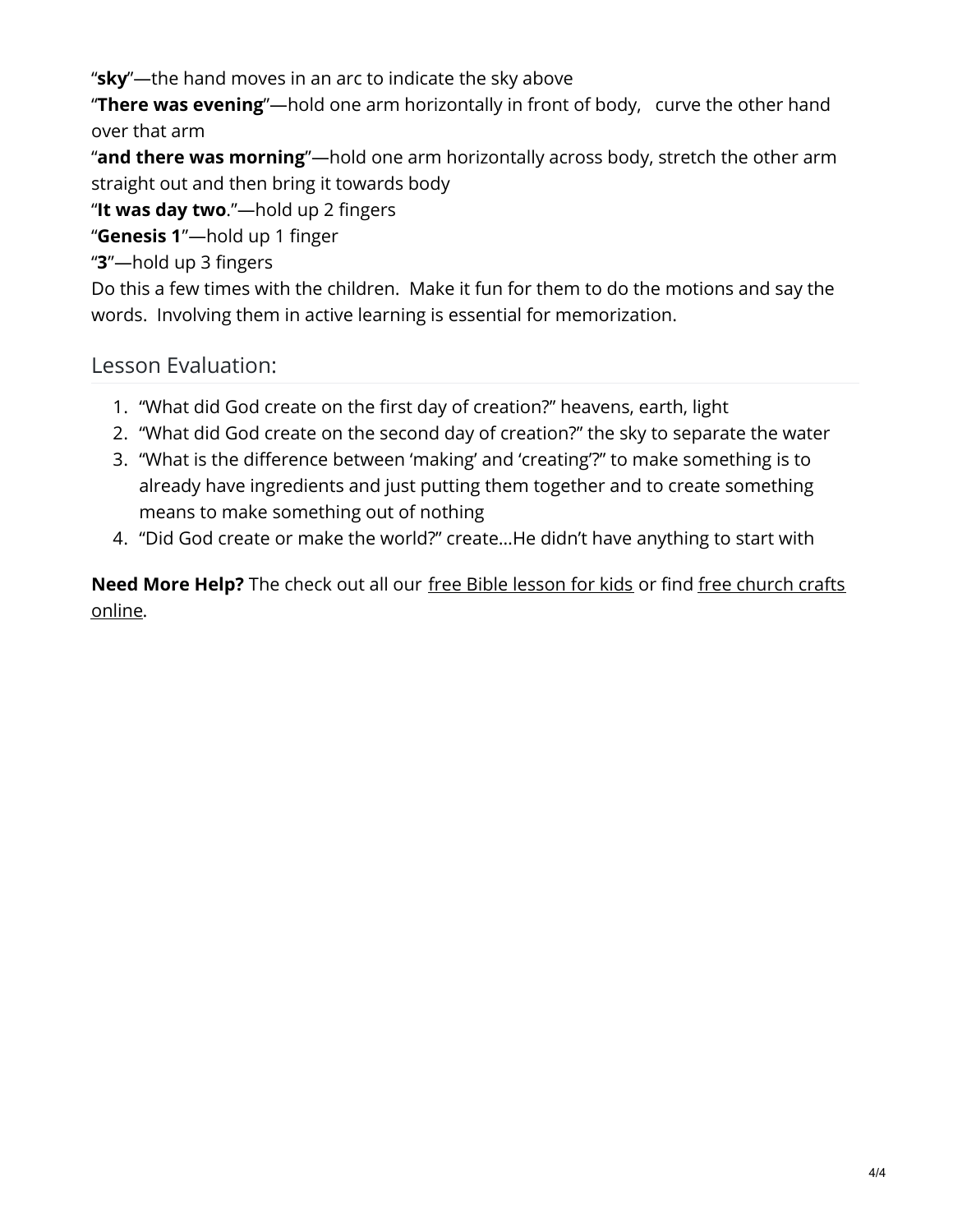# Creation Day #3 Children's Church Lesson

**t+** [ministry-to-children.com](https://ministry-to-children.com/creation-day-3/)/creation-day-3

**Bible Story**: The third day of Creation from Genesis 1:9-13

**Learning Objective**: After this lesson, the children will demonstrate understanding of what God created on the first, second and third day of creation by answering questions. **Target Age**: Kindergarten – 5<sup>th</sup>

# **Items Needed**:

- $\bullet$  [print\_link] this lesson plan
- Bible: Genesis 1:9-13. There is a detailed account of these verses below to help emphasize the importance of these few verses.
- Large bag, misc. flowers or plants, an apple, knife, large flat dish, water
- Styrofoam cup (1 per child), dirt, seeds, Bible Verse written on a slip of paper, tape, markers

#### **Worship**

You can print off these Creation Songs and use to lead the children to sing before the Bible lesson.

# **Teaching Plan: The Second Day of Creation**

#### **Bible Lesson Introduction**

#### [Creation](https://ministry-to-children.com/creation-day-1/) Day #1 [–Creation](https://ministry-to-children.com/creation-day-2/) Day #2

Following are some questions to review what God created on the first and second days of Creation. The answers are in italics.

- "What did God create on the first day of creation?" *heavens, earth, light*
- "What did God create on the second day of creation?" *the sky to separate the water*
- "What is the difference between 'making' and 'creating'?" *to make something is to already have ingredients and just putting them together and to create something means to make something out of nothing*
- "Did God create or make the world?" *create…He didn't have anything to start with*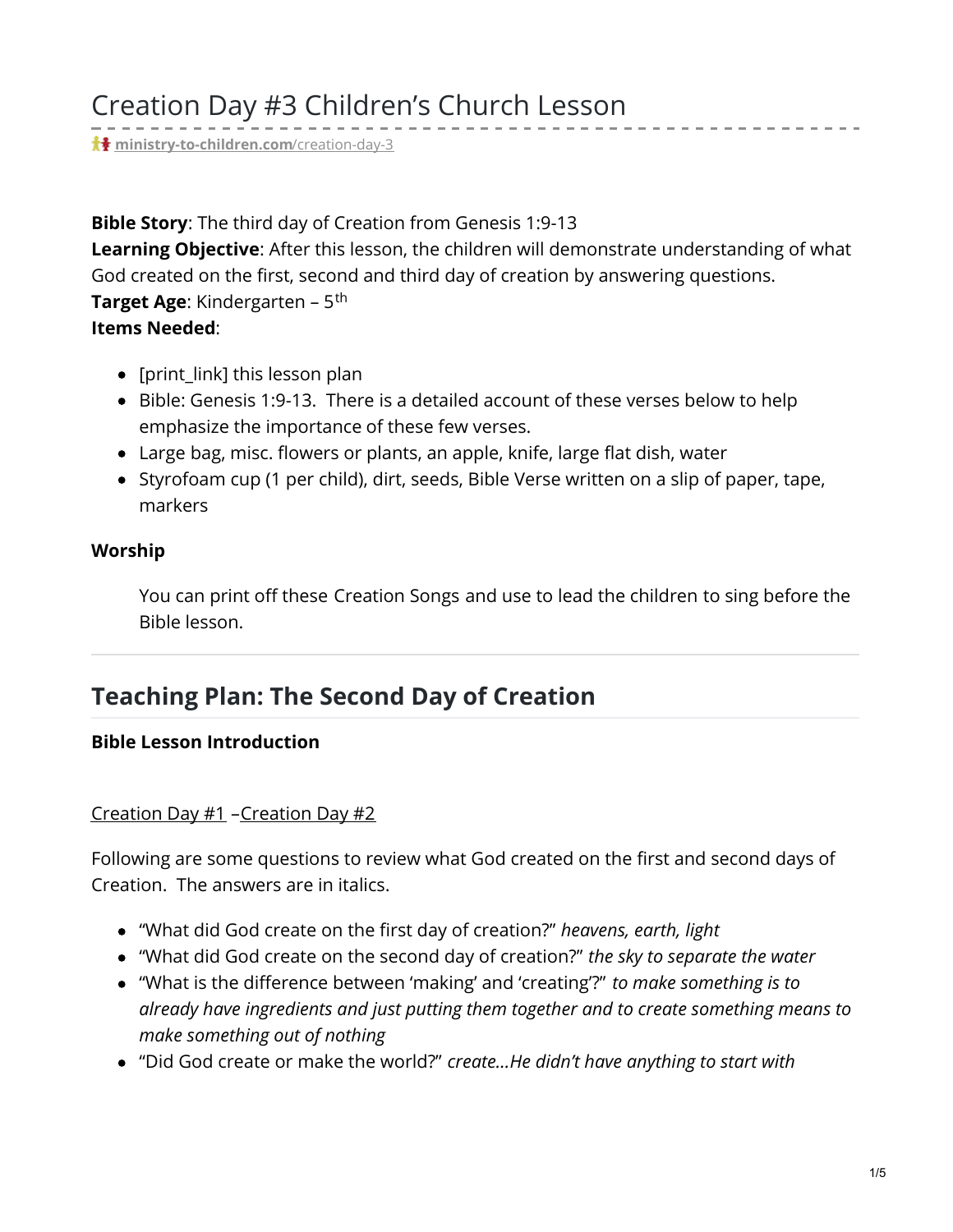#### **Bible Lesson**

Have the children open their Bibles to Genesis 1:9-13. To help them find it, use the following questions. Answers in italics.

- What is the first book of the Bible? *Genesis*
- Which part of the Bible is Genesis in? *Old Testament*

Read Genesis 1:9-13 aloud to the children.

"God said, "Let the water under the sky be gathered into one place. Let dry ground appear." And that's exactly what happened. God called the dry ground "land." He called the waters that were gathered together "oceans." And God saw that it was good. Then God said, "Let the land produce plants. Let them bear their own seeds. And let there be trees on the land that bear fruit with seeds in it. Let each kind of plant or tree have its own kind of seeds." And that's exactly what happened. The land produced plants. Each kind of plant had its own kind of seeds. The land produced trees that bore fruit with seeds in it. Each kind of tree had its own kind of seeds.

God saw that it was good. And there was evening, and there was morning. It was day three." NIrV (New International Reader's Version)

### **Discuss the Bible Reading**

*God said, "Let the water under the sky be gathered into one place. Let dry ground appear." And that's exactly what happened.*

God created dry ground! Why do you think He created dry ground? (allow for responses) He created dry ground because not everything that He was going to create would be able to live in the water. So now He made dry ground appear so that the earth wouldn't just be covered with water.

*God called the dry ground "land." He called the waters that were gathered together "oceans."*

God is naming things again here. He named the land and now He finally named the water.

*And God saw that it was good.*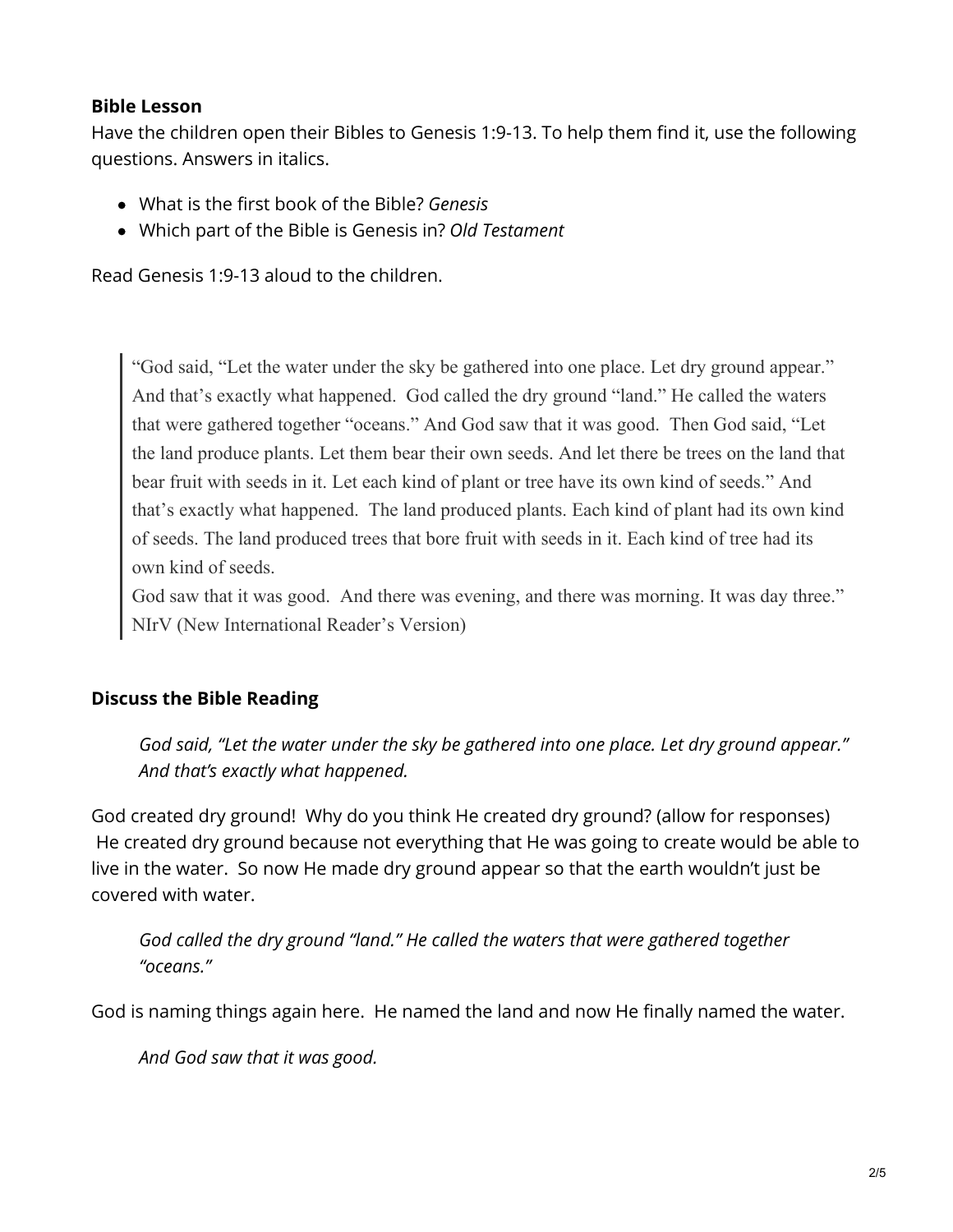God is pleased with His work. He sees that what He has done is good. This shows that God has feelings and that He thinks about things. He made dry ground and stood back to admire what He did. He looked at it and saw that it was good.

*Then God said, "Let the land produce plants. Let them bear their own seeds.*

This is the first living thing on the earth that God has created. Up until now He had been preparing the earth for living things. He makes sure that the plants have their own seeds. Why do you think plants need seeds? (allow for responses) Right! God needed the plants to be able to make more plants, so He gave them seeds.

And let there be trees on the land that bear fruit with seeds in it. Let each kind of plant or *tree have its own kind of seeds."*

So not only did God create plants with seeds, He now creates trees with fruit. The fruit also needed to have seeds.

*And that's exactly what happened. The land produced plants. Each kind of plant had its* own kind of seeds. The land produced trees that bore fruit with seeds in it. Each kind of tree *had its own kind of seeds*.

Things happen the way God says they will.

*God saw that it was good. And there was evening, and there was morning.*

Again, God is looking at His creation and saw that everything He had created so far was good.

*It was day three.*

What a big day the third day of creation has been! God made dry ground, plants and trees with fruit. He also named the land and the oceans.

# Bible Lesson Activities

Use the following activities to reinforce the learning goals. If time is short, move on to the evaluation portion of the lesson plan.

# **Activity: Day 3 Demonstration**

\*\*Before class, put all of the items inside of the large bag so that it will be a surprise to the children during the story.

Read the Bible Story again (just the verses), but this time bring out the items from the bag as you talk about them. Following are words to look for:

*"God said, "Let the water under the sky be gathered into one place."*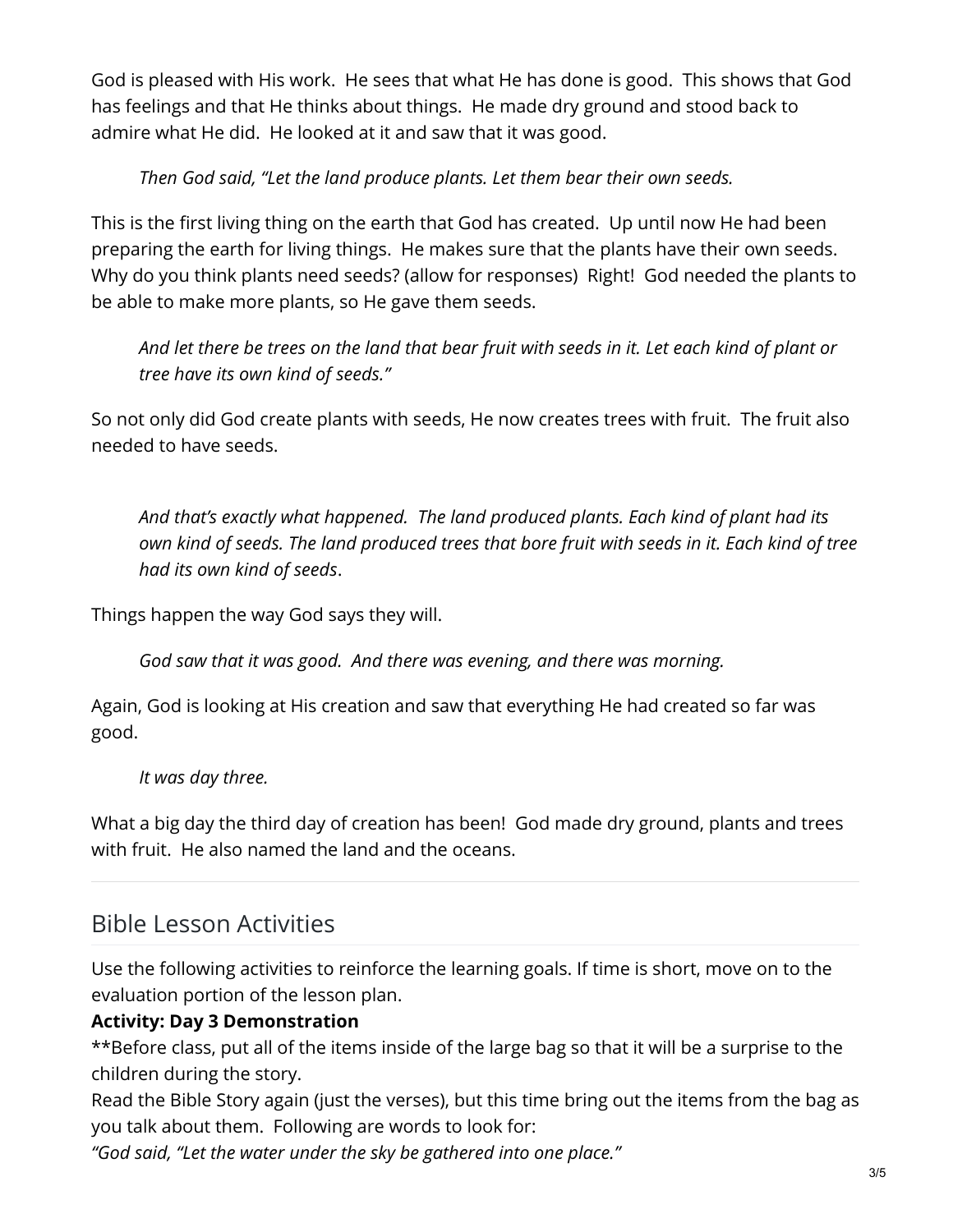(bring out the large dish and water. Pour the water into the dish.)

*"Let dry ground appear."*

(bring out the large rock and place it in the middle of the dish…show the children how the water is separated)

*"Let the land produce plants."*

(bring out the plants and flowers and place them on the side of the dish…they probably won't fit inside of it)

*"And let there be trees on the land that bear fruit with seeds in it."*

(bring out the apple and cut it in half to show the seeds)

# **Activity: Bible Verse Memorization**

*Then God said, "Let the land produce plants." Genesis 1:11* (New International Reader's Version)

Have the children do the following hand motions along with repeating the words after you, to help them learn the Bible Verse:

"**Then God**"— hold hand up with fingers towards the sky…the hand is raised to the heavens and then downward in a sign of respect

"**said**"—the index finger rolls forth from the mouth in a circular motion

"**Let the land**"—have hands close to body, with fingers spread out, and make a circle with hands away from the body

"**produce plants**"—hold one hand sideways with fingers in a form of a "c", then "push" other hand through it as though it were a plant blooming

"**Genesis 1**"—hold up 1 finger

"**11**"—hold up 1 finger on each hand and put them side by side

Do this a few times with the children. Make it fun for them to do the motions and say the words. Involving them in active learning is essential for memorization.

# **Activity: Planting Seeds**

"What did God create in our Bible Verse today? (allow for responses) Right, God made the plants. How do plants get started? (allow for responses) Plants get started from seeds. God didn't need seeds. He is powerful enough to just make the plants without using seeds. We aren't even close to being powerful enough as God, so we need to have seeds to grow a plant. That's what we're going to do today. We are going to plant a seed. You will be able to take it home and help it to grow into a plant. You will need to water it and let it get sunshine in order for it to grow."

- Give each child their own styrofoam cup
- Let the children write their name on their cup and decorate it however they would like
- Let the children tape their Bible Verse onto the side of their cup
- After the children are done with taping the Bible Verse, demonstrate how to put the dirt into their cups.
- Give each child a seed (or a few seeds depending on what kind you got)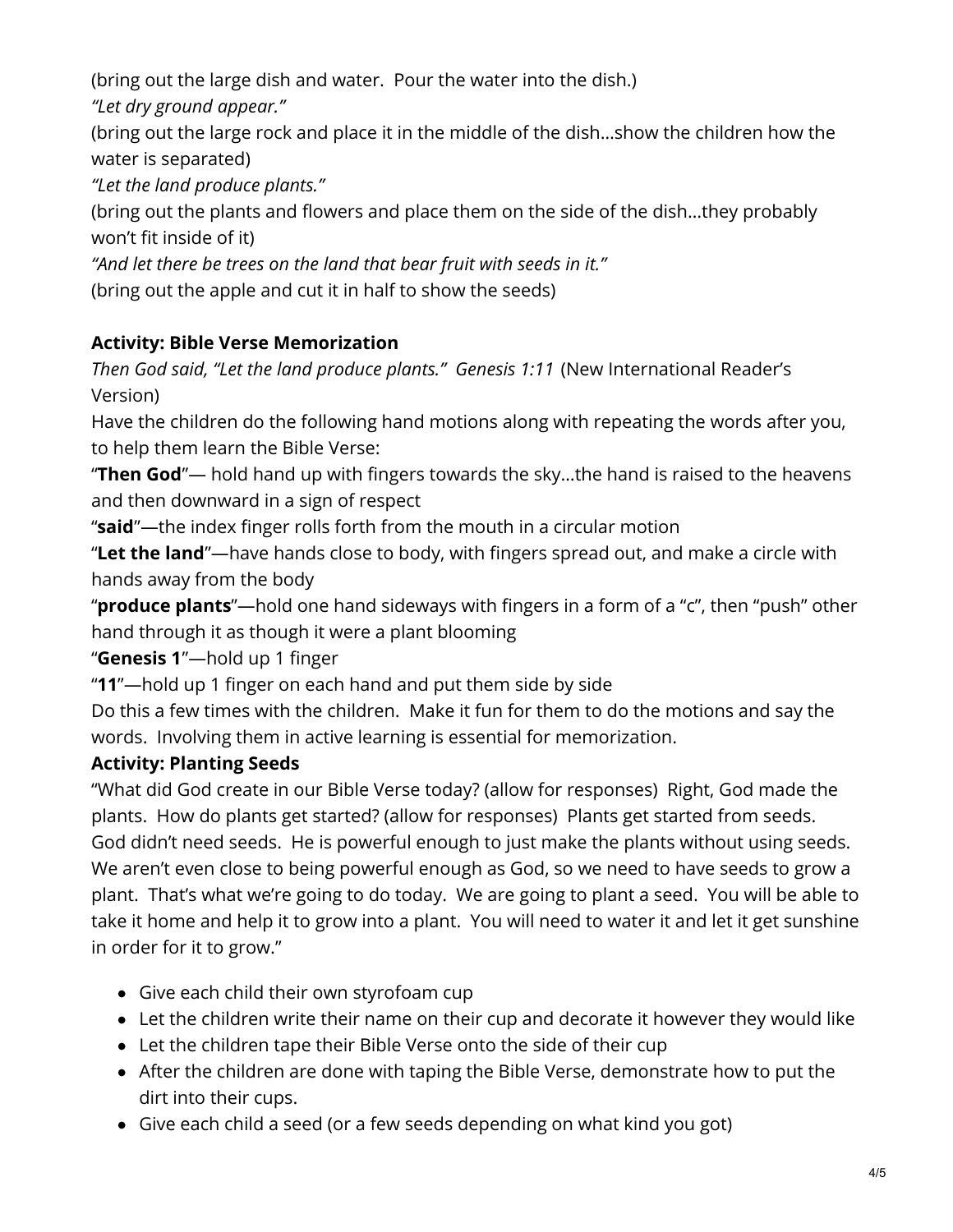Demonstrate to the children how to push their seed into the dirt and make sure that it's covered.

**Need More Help?** The check out all our free [children's](https://ministry-to-children.com/sunday-school-crafts/) Bible lessons or find free Bible crafts online.

This lesson is part of a series of Bible lessons about [creation](https://ministry-to-children.com/lessons/#creation).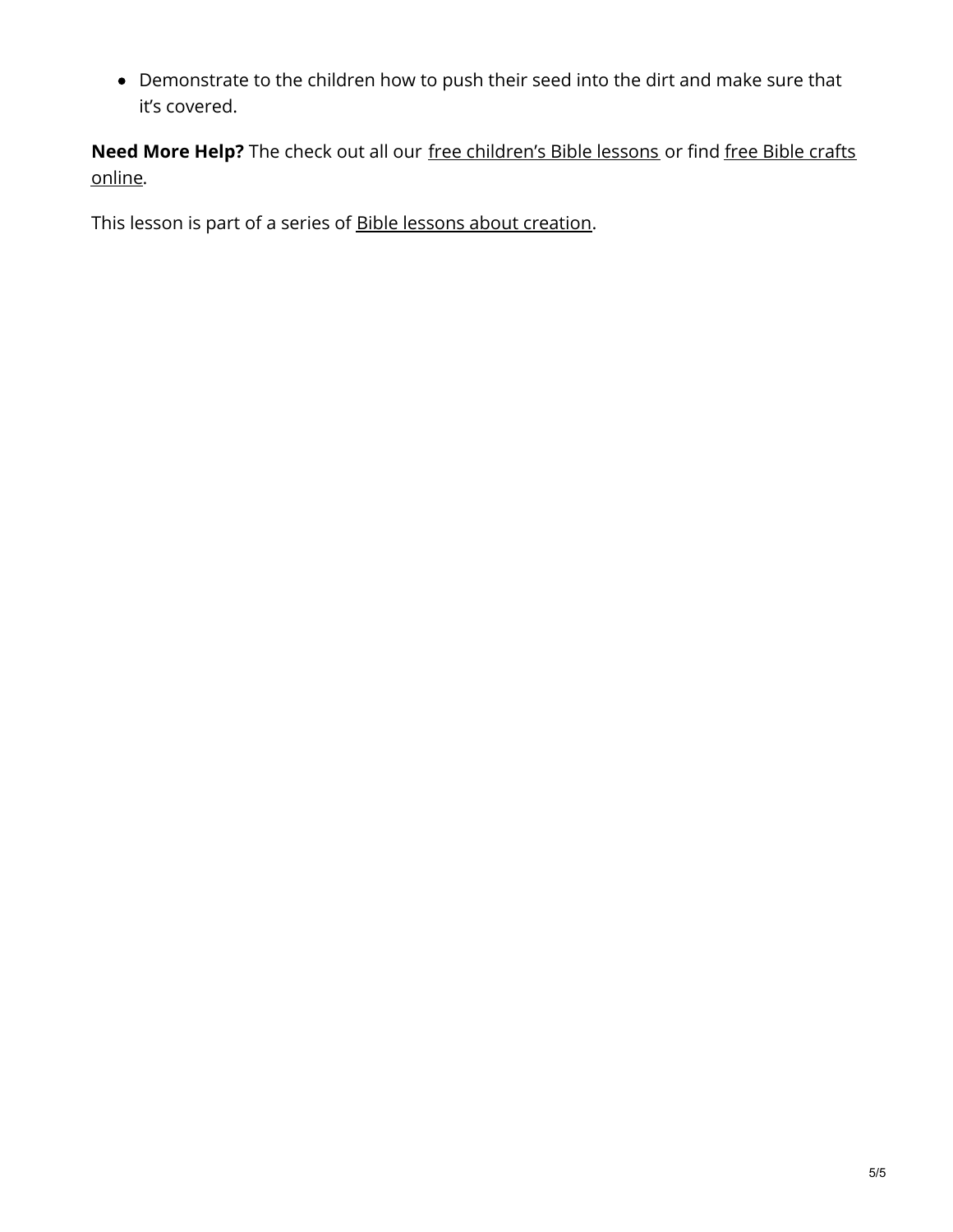# Creation Day #4 Children's Church Lesson

 $\frac{1}{1}$  **[ministry-to-children.com](https://ministry-to-children.com/creation-day-4/)**/creation-day-4

**Bible Story**: The fourth day of Creation from Genesis 1:14-19 **Learning Objectives**: After this lesson, the children will demonstrate: The understanding of what God created on the first, second, third and fourth days of creation by working in groups and explaining it to the teacher. **Target Age**: Kindergarten – 5<sup>th</sup> **Items Needed**:

- $\bullet$  [print\_link] this lesson plan
- Bible: Genesis 1:14-19. There is a detailed account of these verses below to help emphasize the importance of these few verses.
- Flashlight, apple, fork

#### **Worship**

- You can print off these "[Creation](https://ministry-to-children.com/creation-songs/) Songs" and use to lead the children to sing before the Bible lesson.
- You can also try the "My God is so BIG" [preschool](https://ministry-to-children.com/my-god-is-so-big-song/) song.

# Teaching Plan: The Fourth Day of Creation

#### **Bible Lesson Introduction**

\*\*Review Creation Days #1-3\*\*

Following are some questions to review what God created on the first, second and third days of Creation. The answers are in italics.

"What did God create on the first day of creation?" *heavens, earth, light*

"What did God create on the second day of creation?" *the sky to separate the water*

"What did God create on the third day of creation?" *land, plants with seeds, plants with fruit with seeds*

"What is the difference between 'making' and 'creating'?" *to make something is to already have ingredients and just putting them together and to create something means to make something out of nothing*

#### **Bible Lesson**

Have the children open their Bibles to Genesis 1:14-19 To help them find it, use the following questions. Answers in italics.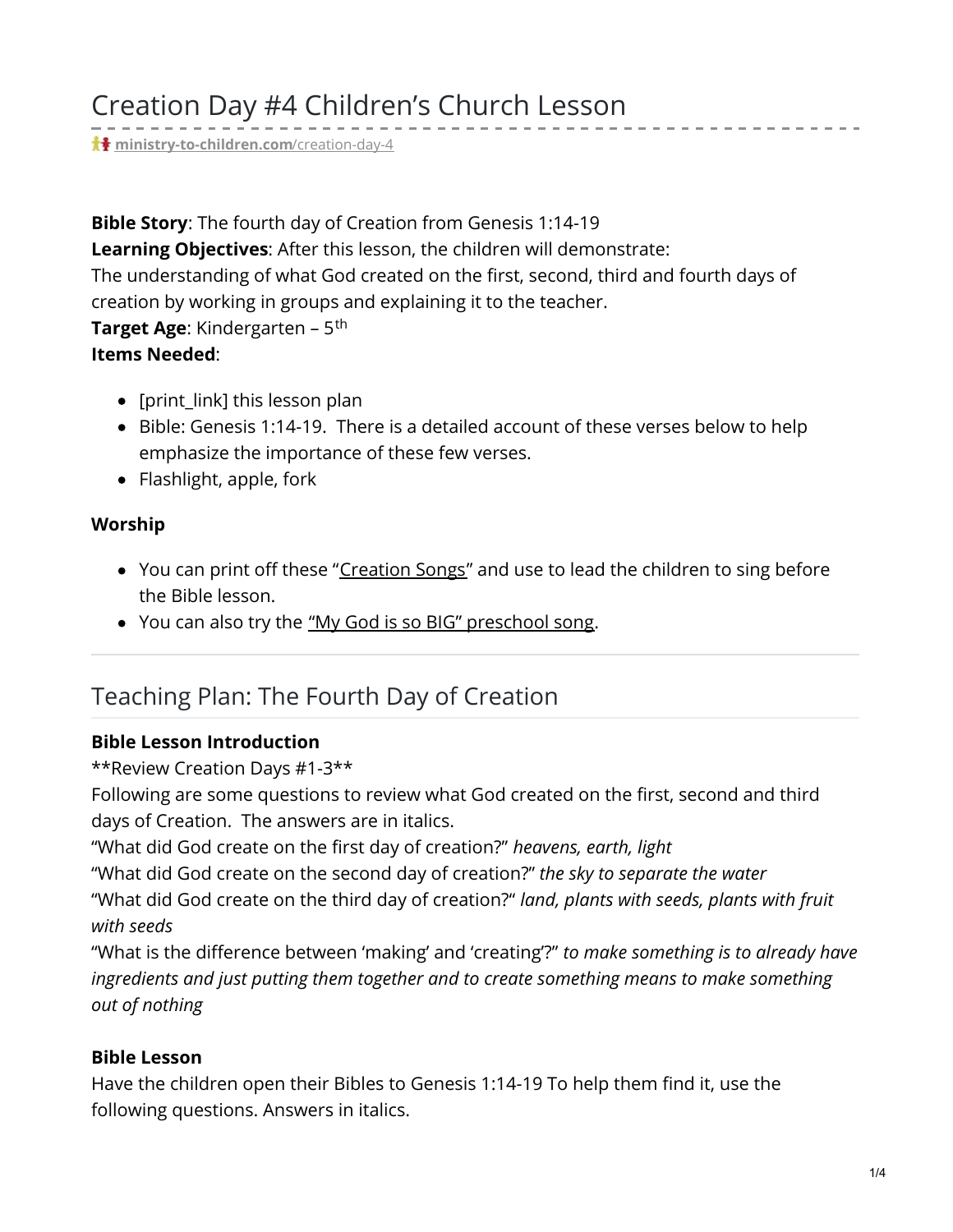- What is the first book of the Bible? *Genesis*
- Which part of the Bible is Genesis in? *Old Testament*

Read Genesis 1:14-19 aloud to the children.

"God said, "Let there be lights in the huge space of the sky. Let them separate the day from the night. Let them serve as signs to mark off the seasons and the days and the years. Let them serve as lights in the huge space of the sky to give light on the earth." And that's exactly what happened. God made two great lights. He made the larger light to rule over the day. He made the smaller light to rule over the night. He also made the stars. God put the lights in the huge space of the sky to give light on the earth. He put them there to rule over the day and the night. He put them there to separate light from darkness. God saw that it was good. And there was evening, and there was morning. It was day four." NIrV (New International Reader's Version)

# **Discuss the Bible Reading**

*God said, "Let there be lights in the huge space of the sky."*

Wait a minute! I thought God created light on the first day of creation? He did, these are specific lights that He created. Let's look ahead at what they are and why they were made.

*Let them separate the day from the night.*

Oh, that's why. God needed something to separate the day from the night. He gave us something specific to mark the days with.

*Let them serve as signs to mark off the seasons and the days and the years*.

What do we have that helps us keep track of days, years and seasons? (allow for responses) Right, we have calendars to help us keep track of those things. God gave us the lights so that we could have a sort of "calendar" to go by.

Let them serve as lights in the huge space of the sky to give light on the earth." And that's *exactly what happened*.

God made the lights to give light to the entire earth.

*God made two great lights. He made the larger light to rule over the day. He made the smaller light to rule over the night.*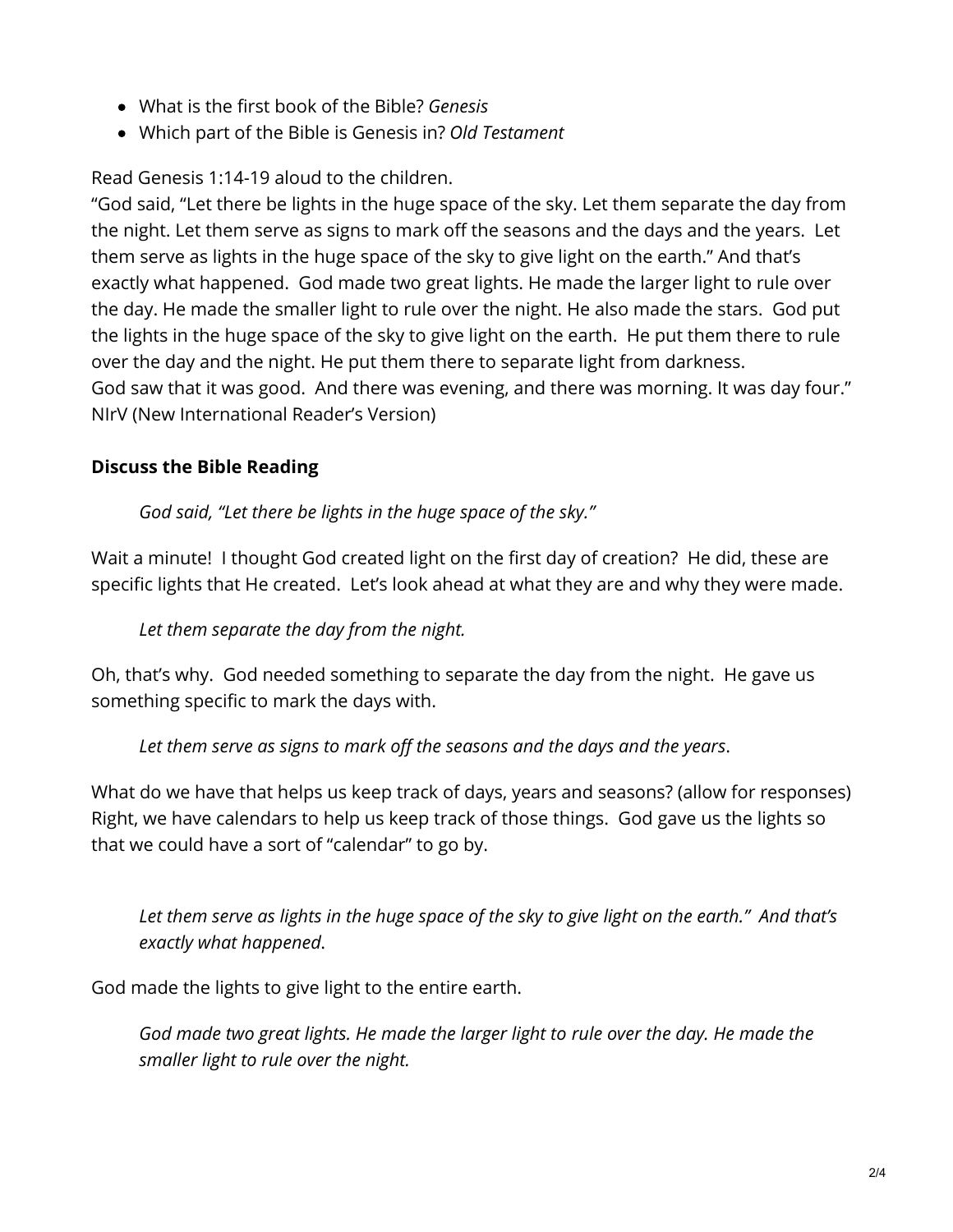What did God make today? (allow for responses) God made the sun and the moon today. He made the bigger light, the sun, be in the daytime and the smaller light, the moon, for the night. God made it lighter in the day and darker at night on purpose. Why do you think He did that? (allow for responses) I'm not sure, but can you even imagine a world where we didn't have any darkness? (allow for responses)

He also made the stars. God put the lights in the huge space of the sky to give light on the *earth. He put them there to rule over the day and the night. He put them there to separate light from darkness.*

So, He didn't just make the sun and the moon, but He made the stars too? Why do you think He made the moon and the stars for the night? (allow for responses) I don't know, but maybe with one big light and many little lights it keeps it dark enough more than one really big light.

*God saw that it was good. And there was evening, and there was morning. It was day four.*

Again, God was pleased with what He had created on the fourth day of creation.

### **Bible Lesson Activities**

Use the following activities to reinforce the learning goals. If time is short, move on to the evaluation portion of the lesson plan.

### **Activity: Moon Phases**

"Now, let's experiment with why the Moon has phases. All it takes is a bright flashlight and an apple on a fork makes a great Moon."

- Have a child come up and hold the flashlight. They are the sun.
- Have another child come up and hole the apple on the fork. The apple is the moon and their head is the earth.

"If you hold the apple out at arm's length just above the flashlight while facing the Sun, you can't see it. This is New Moon. The Moon is still in the sky, but we can't see it because of the bright sunlight. Now keep the apple at arm's length and turn slowly counterclockwise and watch what happens. That's right! You see the apple go through phases, just like our Moon. When your back is towards the Sun, you see the apple as whole, and it will be Full Moon. The Moon will rise on the opposite side of the Earth at the same time the Sun goes down. Keep turning and you'll see the phases reverse as the Moon moves back towards the Sun again."

### **Activity: Bible Verse Memorization**

"God made two great lights. He also made the stars." Genesis 1:16 (New International Reader's Version)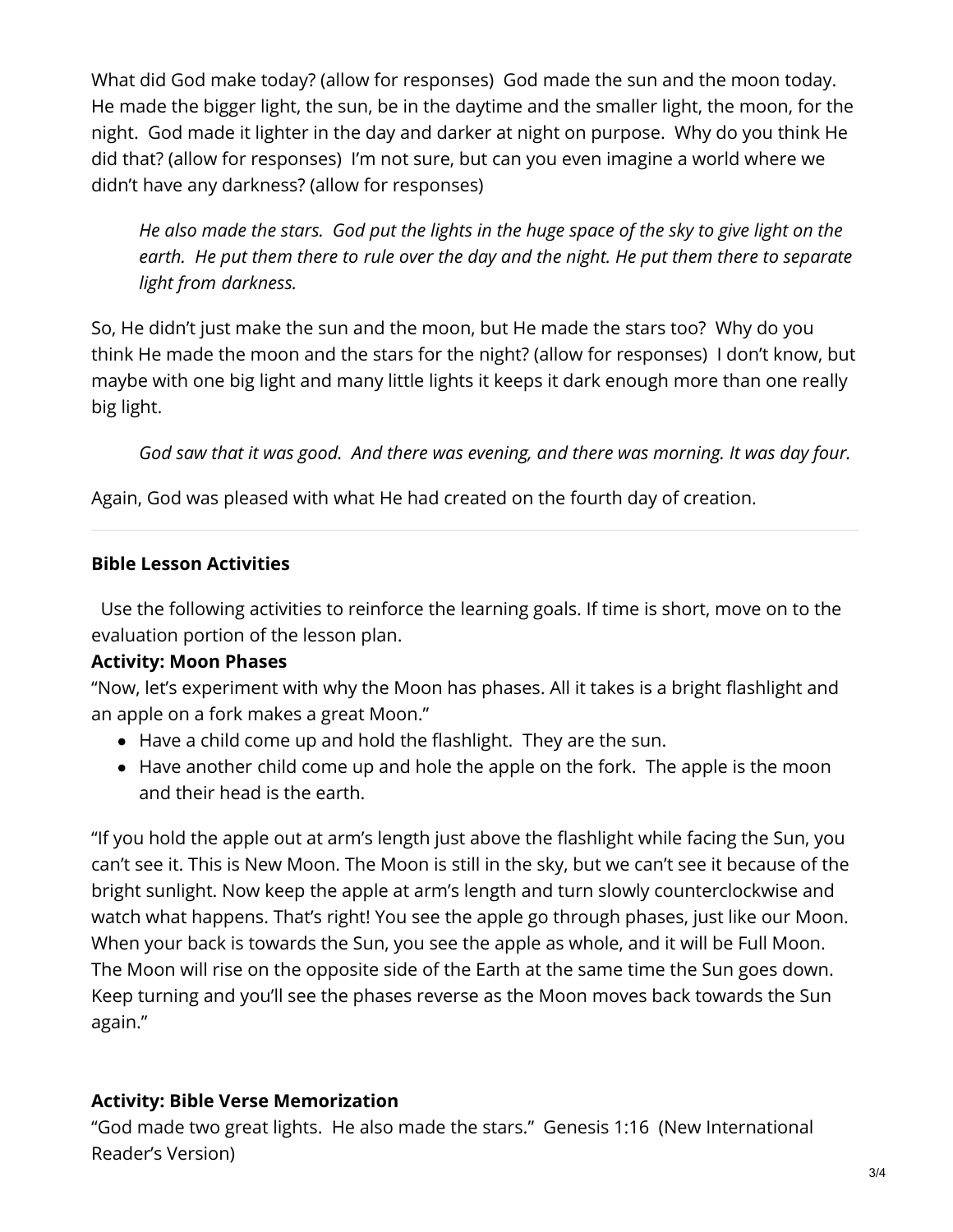Have the children do the following hand motions along with repeating the words after you, to help them learn the Bible Verse:

"**God**"—the hand is raised to the heavens and then downward in a sign of respect "**made**"—the fists twist on top of one another, as if they were putting something together "**two**"—hold two fingers up

"**great lights**"—the middle finger is flicks the front of the mouth

"**He**"— the hand is raised to the heavens and then downward in a sign of respect

"**also made**"— the fists twist on top of one another, as if they were putting something together

"**the stars**"—the index fingers rub against each other as the hands are held up pointing to the sky

"**Genesis 1**"—hold one finger up

"**16**"—hold 3 fingers up (make sure it's the middle three fingers) and twist the wrist Do this a few times with the children. Make it fun for them to do the motions and say the words. Involving them in active learning is essential for memorization.

**Need More Help?** Then try our free Bible story book about [Creation](https://ministry-to-children.com/creation-bible-story/) or browse all our story of creation teaching materials.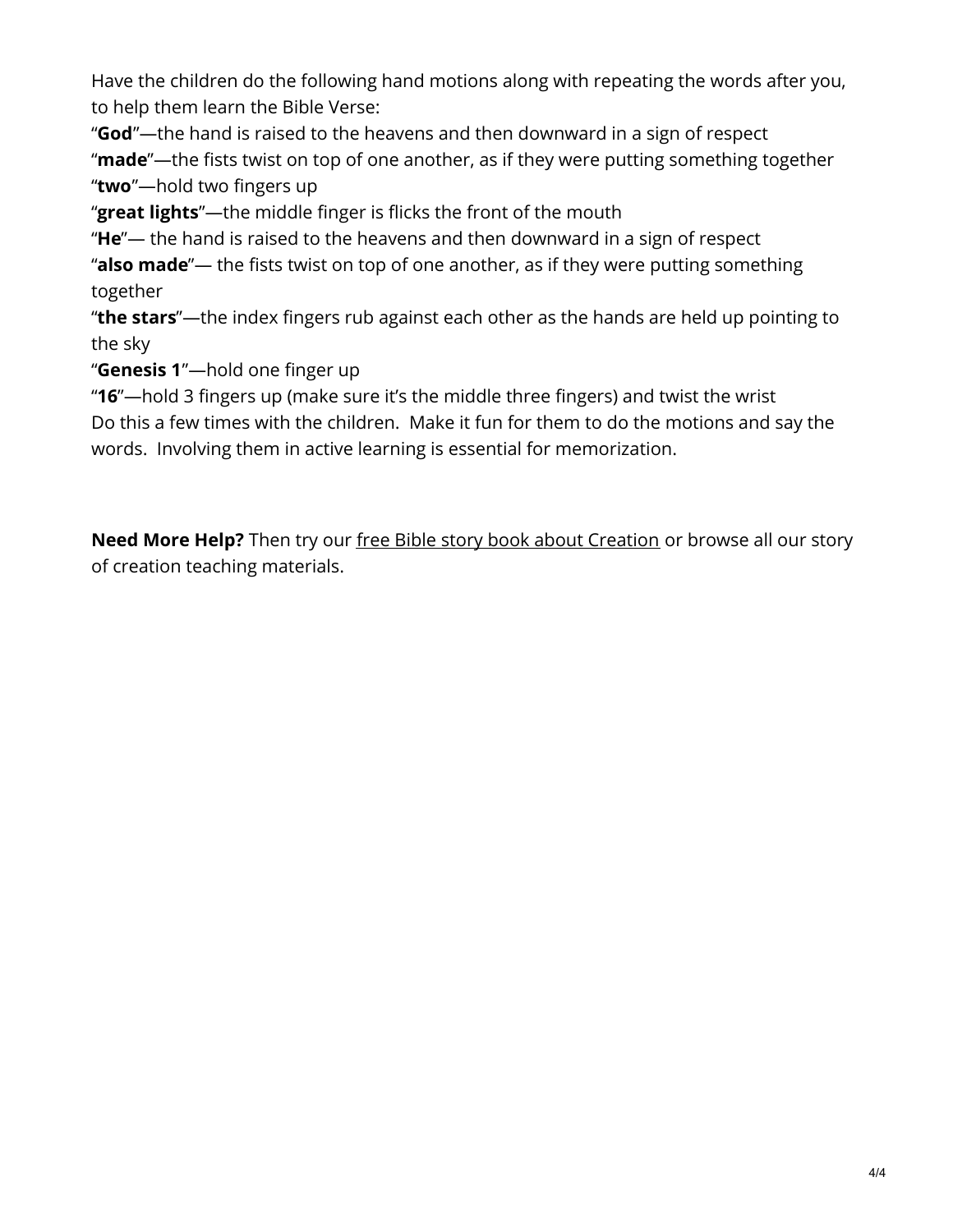# Creation Day #5 Children's Church Lesson

**t+** [ministry-to-children.com](https://ministry-to-children.com/creation-day-5/)/creation-day-5

**Bible Story**: The fifth day of Creation from Genesis 1:20-23

**Learning Objectives**: After this lesson, the children will demonstrate an understanding of what God created on the first – fifth days of creation by working in groups and explaining it to the teacher.

**Target Age**: Kindergarten – 5<sup>th</sup> **Items Needed**:

- $\bullet$  [print\_link] this lesson plan
- Bible: Genesis 1:20-23. There is a detailed account of these verses below to help emphasize the importance of these few verses.
- Each word of the Bible Verse written on a separate piece of paper, tape
- Optional craft: [Creation](https://ministry-to-children.com/creation-days-5-and-6-coloring-page/) Day 5 & 6 Coloring pages

### **Worship**

- You can print off these "[Creation](https://ministry-to-children.com/creation-songs/) Songs" and use to lead the children to sing before the Bible lesson.
- You can also try the "My God is so BIG" [preschool](https://ministry-to-children.com/my-god-is-so-big-song/) song.

# Teaching Plan: The Fifth Day of Creation

#### **Bible Lesson Introduction**

\*\*Review Creation Days #1-4\*\*

Following are some questions to review what God created on the first, second, third, and fourth days of Creation. The answers are in italics.

"What did God create on the first day of creation?" *heavens, earth, light*

"What did God create on the second day of creation?" *the sky to separate the water*

"What did God create on the third day of creation?" *land, plants with seeds, plants with fruit with seeds*

"What did God create on the fourth day of creation?" *sun, moon and stars*

### **Bible Lesson**

Have the children open their Bibles to Genesis 1:2-23 To help them find it, use the following questions. Answers in italics.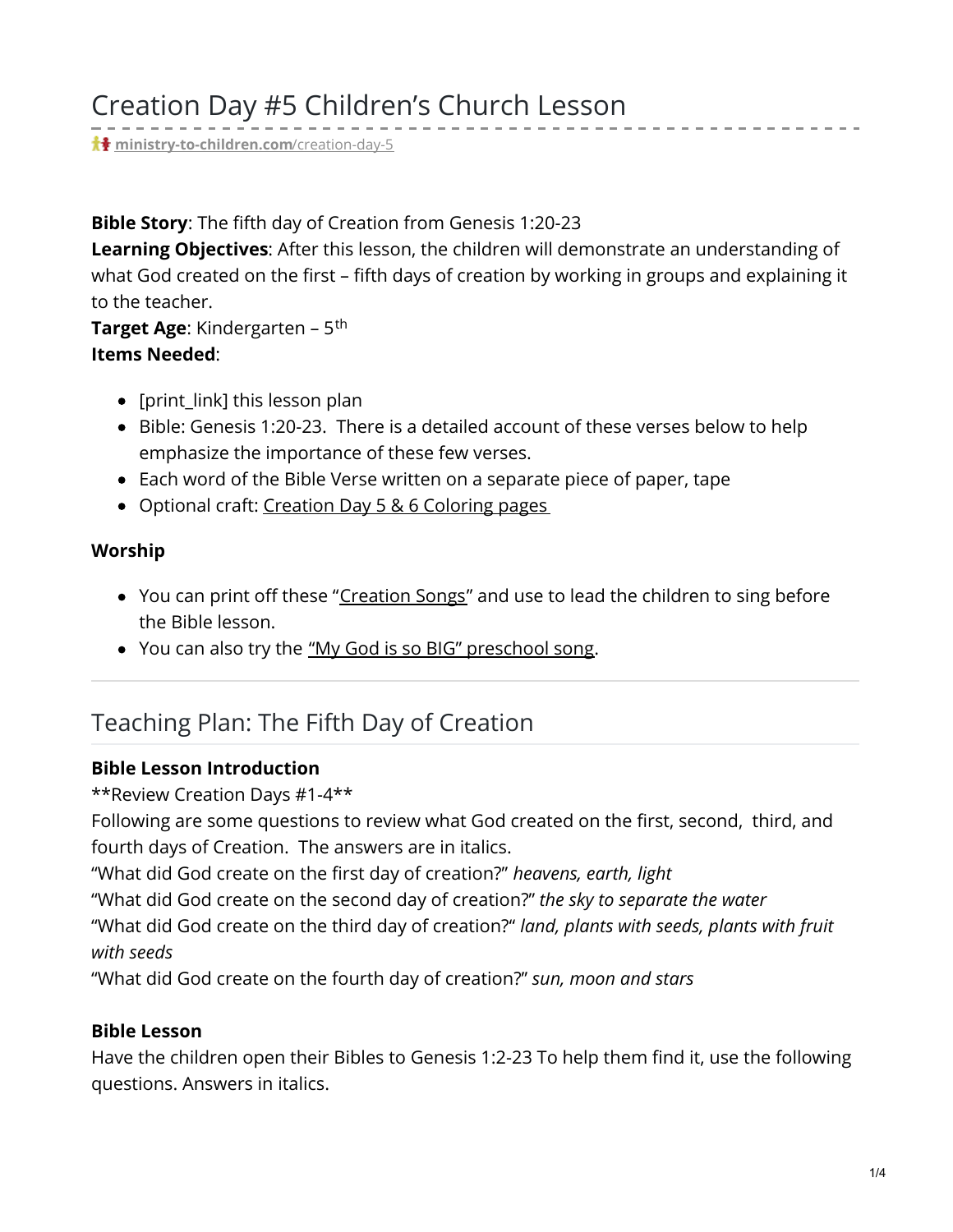- What is the first book of the Bible? *Genesis*
- Which part of the Bible is Genesis in? *Old Testament*

Read Genesis 1:20-23 aloud to the children.

"God said, "Let the waters be filled with living things. Let birds fly above the earth across the huge space of the sky." So God created the great creatures of the ocean. He created every living and moving thing that fills the waters. He created all kinds of them. He created every kind of bird that flies. And God saw that it was good. God blessed them. He said, "Have little ones and increase your numbers. Fill the water in the oceans. Let there be more and more birds on the earth." There was evening, and there was morning. It was day five." NIrV (New International Reader's Version)

# **Discuss the Bible Reading**

- God said, "Let the waters be filled with living things.
	- God waits until the fifth day to create something that is living and breathing. Why do you think that is? (allow for responses) He needed the earth to be just right so that the animals could survive. Here He makes all of the animals that live in the water.
- Let birds fly above the earth across the huge space of the sky.
	- God not only creates fish and things that live in the water, but now there are birds for the sky.
- So God created the great creatures of the ocean. He created every living and moving thing that fills the waters. He created all kinds of them.
	- God didn't just create a few kinds of creatures for the water. No, He made "all kinds of them". Just think of the imagination of God. I could probably come up with a few kinds, but think about the hundreds, maybe even thousands, of types of things that live in the waters. What an amazing God we have!
- He created every kind of bird that flies.
	- He didn't just create the fish, but the birds too. Again, think about the different species of birds that there are. God spoke them into existence. He made their bodies to work and fly, with just words!
- And God saw that it was good.
	- He looked at His creation and saw, again, that it was good. It's okay to look at a job well done, and feel good about it. That's not prideful or bad. What's bad is when you brag about your work or when you look down on others because of their work.
- God blessed them.
	- This was God's first blessing. He gave His first blessing to animals.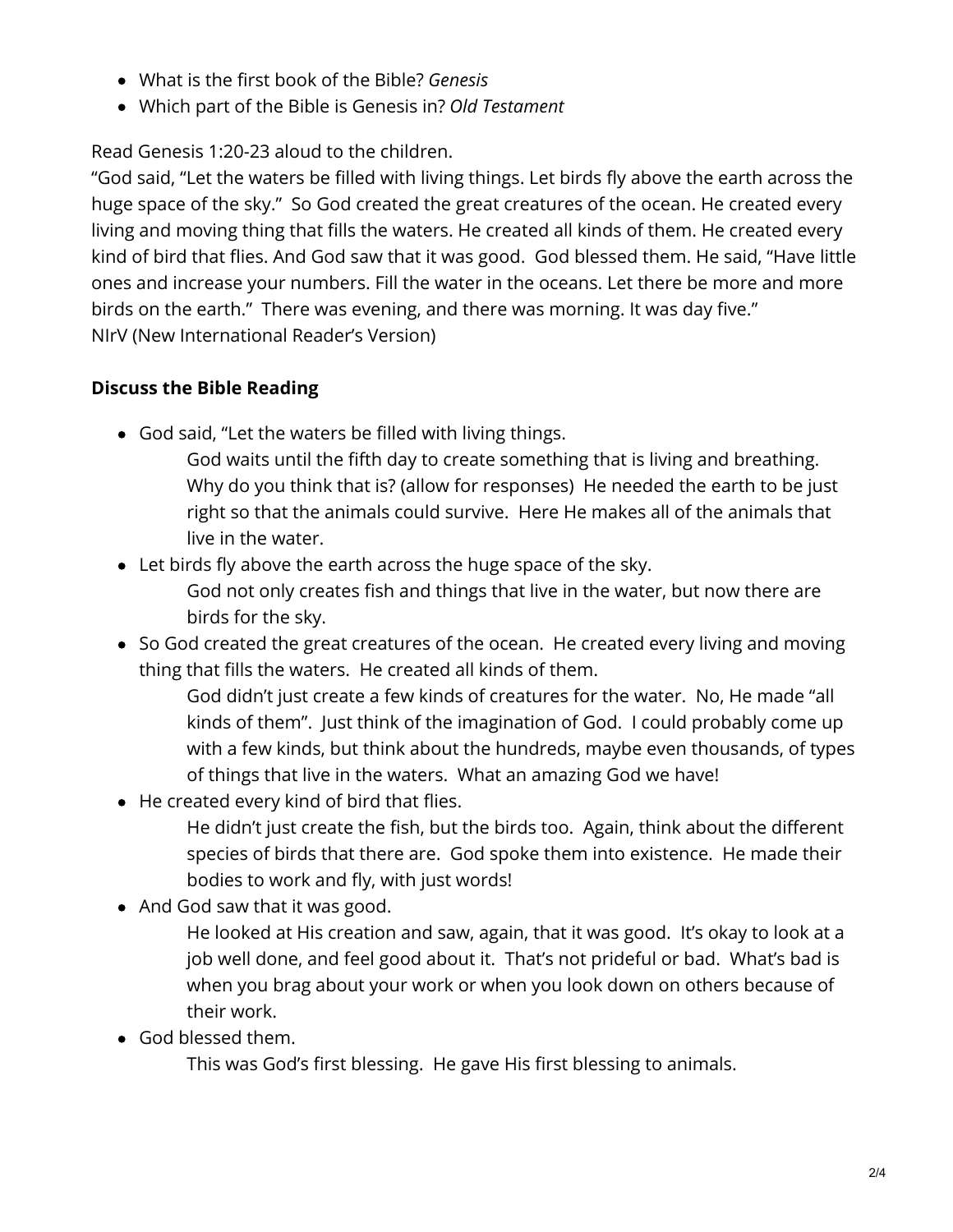He said, "Have little ones and increase your numbers. Fill the water in the oceans. Let there be more and more birds on the earth."

So what this is saying, is that the oceans and sky weren't full of animals. He must have made the different types, and then they multiplied to make more.

There was evening, and there was morning. It was day five.

God did a lot on the fifth day. He made all of the animals in the waters in the sky.

### **Bible Lesson Activities**

Use the following activities to reinforce the learning goals. If time is short, move on to the evaluation portion of the lesson plan.

### **Activity: Types of Animals**

"We are going to make a list of all of the birds and animals in the waters that we can think of. (Do so on the white board)

That's quite a lot of animals. There are hundreds more that we didn't think of. This just shows us the vast, huge, mind of God. He actually thought of all of these animals and made them all different in some way.

I want you to create your own animal for the water or for the sky. You are each going to get your own paper and markers and I want you to create a new animal. The rules are that it has to be appropriate for church and that it lives in the water or flies in the sky."

- Give each child a piece of paper and accessibility to markers and let them create.
- If you have time, let them share their creations.

# **Activity: Bible Verse Memorization**

"He created every living and moving thing that fills the waters. He created every kind of bird that flies." Genesis 1:21 (New International Reader's Version)

Have the children do the following hand motions along with repeating the words after you, to help them learn the Bible Verse:

"**He**"—hold hand up with fingers towards the sky…the hand is raised to the heavens and then downward in a sign of respect

"**created**"—the fists twist on top of one another, as if they were putting something together "**every living and moving thing**"—move the hand mimics the movement of a fish tail "**that fills the waters**"—hold three fingers up and tap the chin

"**He**"— hold hand up with fingers towards the sky…the hand is raised to the heavens and then downward in a sign of respect

"**created**"— the fists twist on top of one another, as if they were putting something together "**every kind of bird**"—the thumb and forefinger mimic the action of a bird's beak

"**that flies**"—move arms like the flapping wings of a bird

"**Genesis 1**"—hold 1 finger up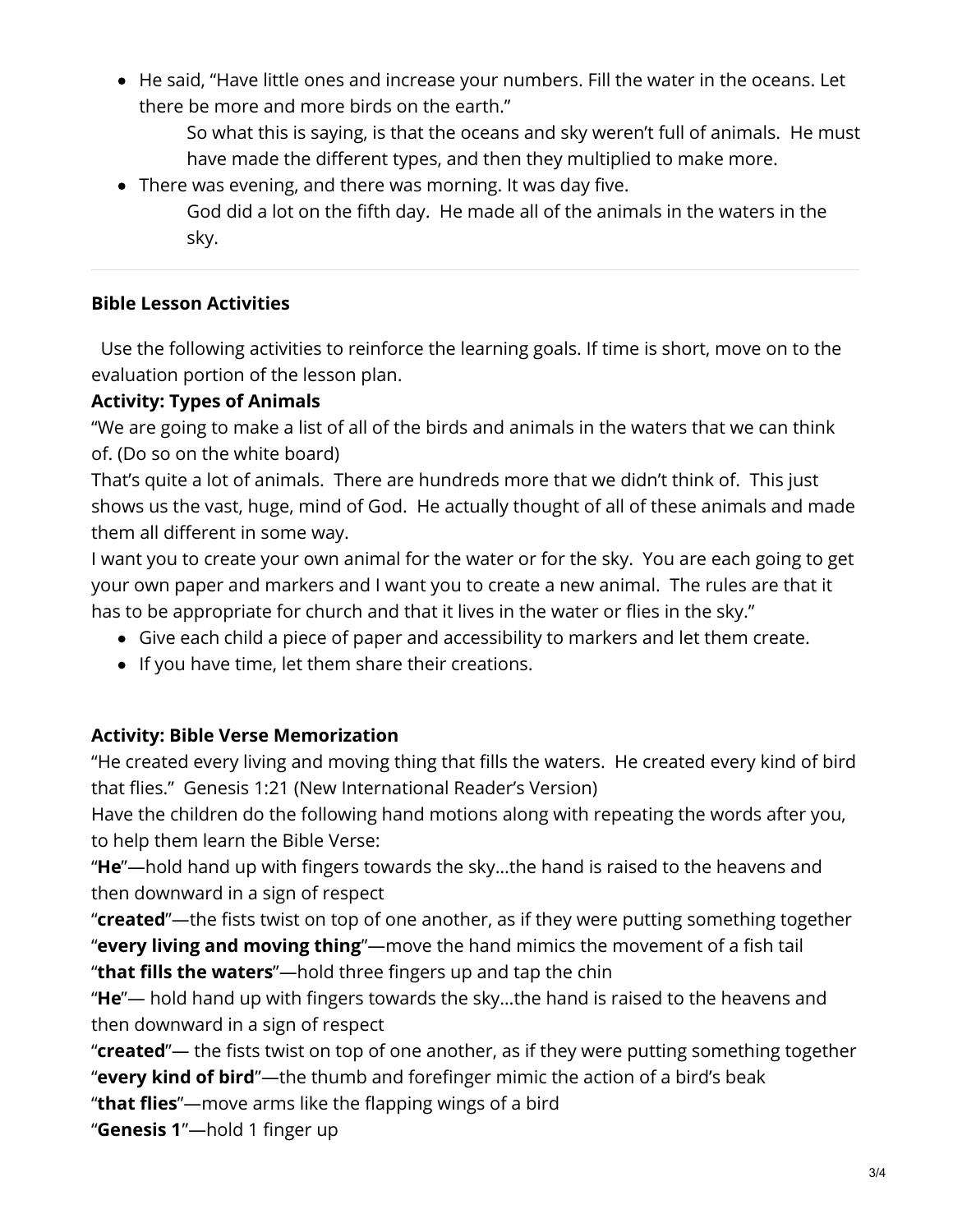"**21**"—hold index finger out and push thumb into it

Do this a few times with the children. Make it fun for them to do the motions and say the words. Involving them in active learning is essential for memorization.

### **Activity: Missing Words**

- Before you start the game, tape the Bible Verse up onto a wall, in order.
- Have the children read the Bible Verse from the wall.
- Each time the children read the Bible Verse, remove one of the words from the wall, and have them read the Bible Verse again filling in the missing word.
- Repeat this until the children have recited the Bible Verse without any of the words are up on the wall.

**Need More Help?** Then try our free Bible story book about [Creation](https://ministry-to-children.com/creation-bible-story/) or browse all our story of creation teaching materials.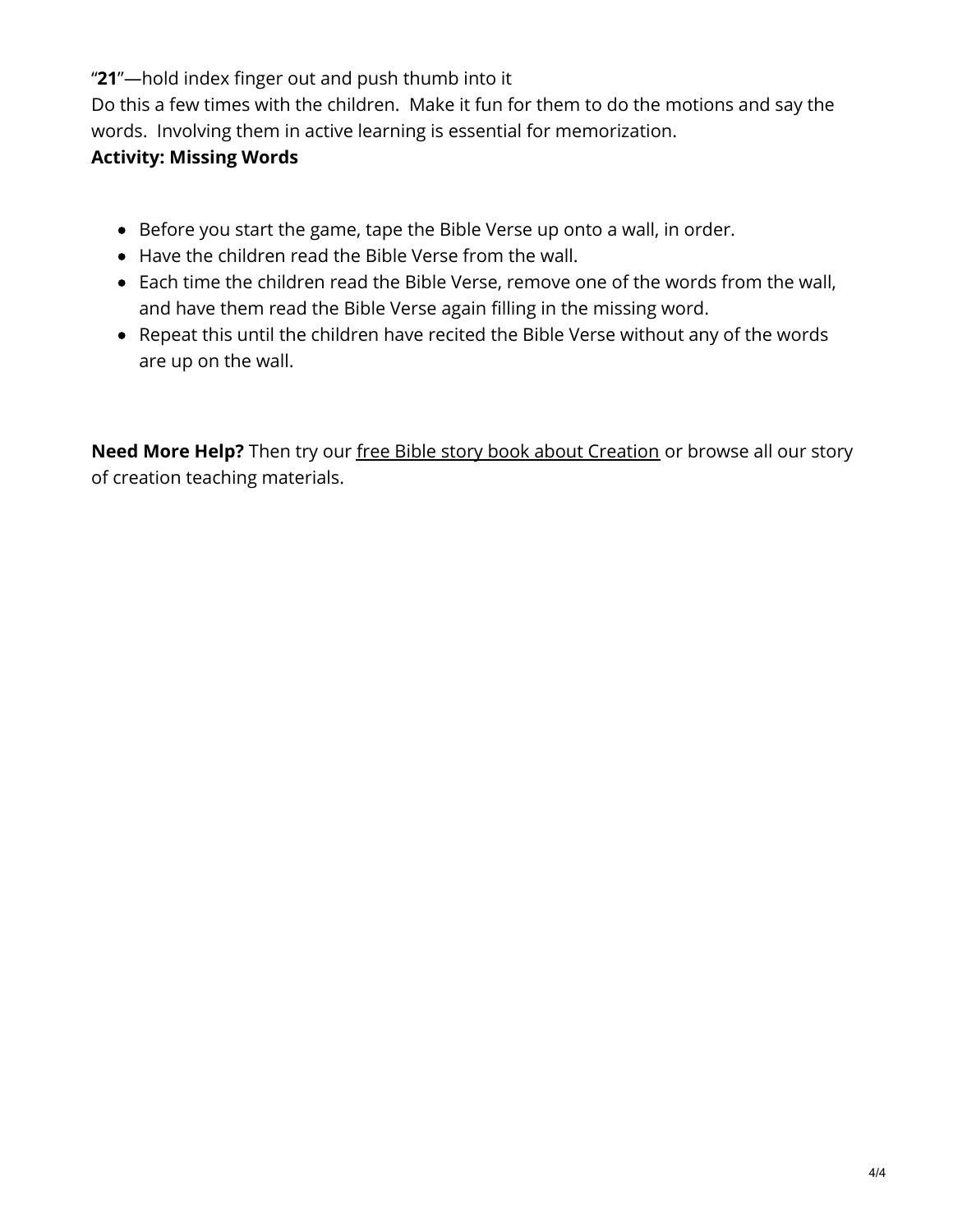# Creation Days 6 and 7 Lesson for Children's Church

 $\frac{1}{2}$  [ministry-to-children.com](https://ministry-to-children.com/creation-days-6-and-7/)/creation-days-6-and-7

**Bible Story**: The six and seventh days day of Creation from Genesis 1:24-2:2

**Learning Objectives**: After this lesson, the children will demonstrate:

An understanding of what God created on the sixth and seventh days of creation by playing Pictionary.

#### **Target Age**: Kindergarten – 5th **Items Needed**:

- $\bullet$  [print\_link] this lesson plan
- Bible: Genesis 1:24-2:2. There is a detailed account of these verses below to help emphasize the importance of these few verses.
- 1 straw per child, 1 bag of large marshmallows, 1 bag of small marshmallows, 1 bag of pretzel sticks, 4 trays, 1 paper plate per child, extra marshmallows and pretzel sticks to snack on
- Each word of the Bible Verse written on individual index cards (2 sets), 2 rolls of tape, markers
- Whiteboard, whiteboard markers
- Don't miss our free [coloring](https://ministry-to-children.com/bible-coloring-pages/creation/) pictures about creation.

# Worship

- You can print off these "[Creation](https://ministry-to-children.com/creation-songs/) Songs" and use to lead the children to sing before the Bible lesson.
- You can also try the "My God is so BIG" [preschool](https://ministry-to-children.com/my-god-is-so-big-song/) song.

# Teaching Plan: The Sixth and Seventh Days of Creation

#### **Bible Lesson Introduction** \*\*Review Creation Days #1-5\*\*

Following are some questions to review what God created on the first through fourth days of Creation. The answers are in italics.

- "What did God create on the first day of creation?" heavens, earth, light
- "What did God create on the second day of creation?" the sky to separate the water
- "What did God create on the third day of creation?" land, plants with seeds, plants with fruit with seeds
- "What did God create on the fourth day of creation?" sun, moon and stars
- "What did God create on the fifth day of creation?" birds and the animals in the waters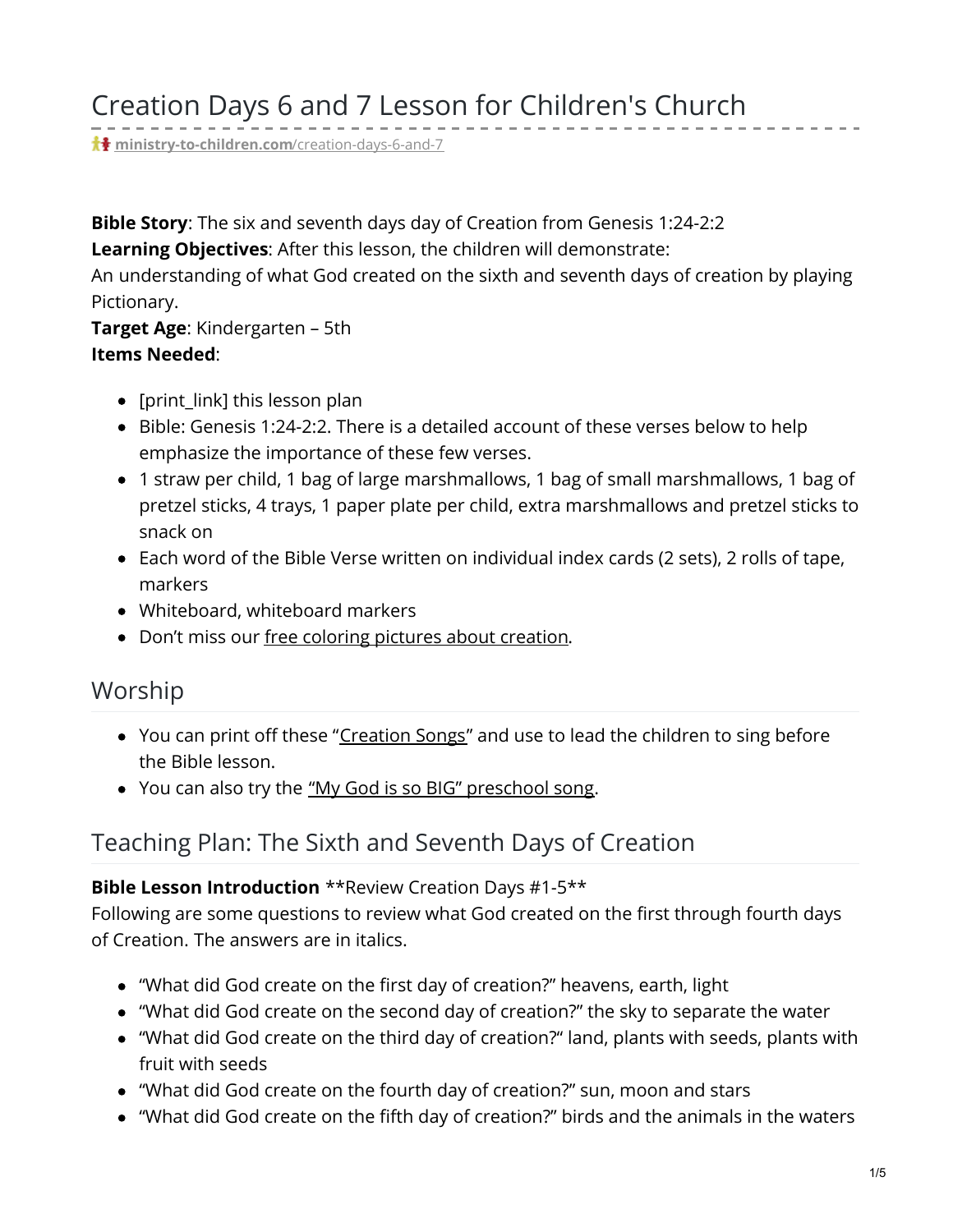# Bible Lesson

Have the children open their Bibles to Genesis 1:24-2:2 To help them find it, use the following questions. Answers in italics.

- What is the first book of the Bible? *Genesis*
- Which part of the Bible is Genesis in? *Old Testament*

#### Read Genesis 1:24-2:2 aloud to the children.

God said, "Let the land produce all kinds of living creatures. Let there be livestock, and creatures that move along the ground, and wild animals. Let there be all kinds of them." And that's exactly what happened. God made all kinds of wild animals. He made all kinds of livestock. He made all kinds of creatures that move along the ground. And God saw that it was good. Then God said, "Let us make man in our likeness. Let them rule over the fish in the waters and the birds of the air. Let them rule over the livestock and over the whole earth. Let them rule over all of the creatures that move along the ground."

So God created man in his own likeness. He created him in the likeness of God. He created them as male and female.

God blessed them. He said to them, "Have children and increase your numbers. Fill the earth and bring it under your control. Rule over the fish in the waters and the birds of the air. Rule over every living creature that moves on the ground." Then God said, "I am giving you every plant on the face of the whole earth that bears its own seeds. I am giving you every tree that has fruit with seeds in it. All of them will be given to you for food. "I am giving every green plant to all of the land animals and the birds of the air for food. I am also giving the plants to all of the creatures that move on the ground. I am giving them to every living thing that breathes." And that's exactly what happened. God saw everything he had made. And it was very good. There was evening, and there was morning. It was day six.

So the heavens and the earth and everything in them were completed.

By the seventh day God had finished the work he had been doing. So on the seventh day he rested from all of his work. God blessed the seventh day and made it holy. He rested on it. After he had created everything, he rested from all of the work he had done.

NIrV (New International Reader's Version)

#### **Discuss the Bible Reading**

The following discussion is given as a guide, be sure to personalize your teaching for the needs of *your class.*

God said, "Let the land produce all kinds of living creatures.

Now God is creating life on land. "Let there be livestock, and creatures that move along the ground, and wild animals. Let there be all kinds of them.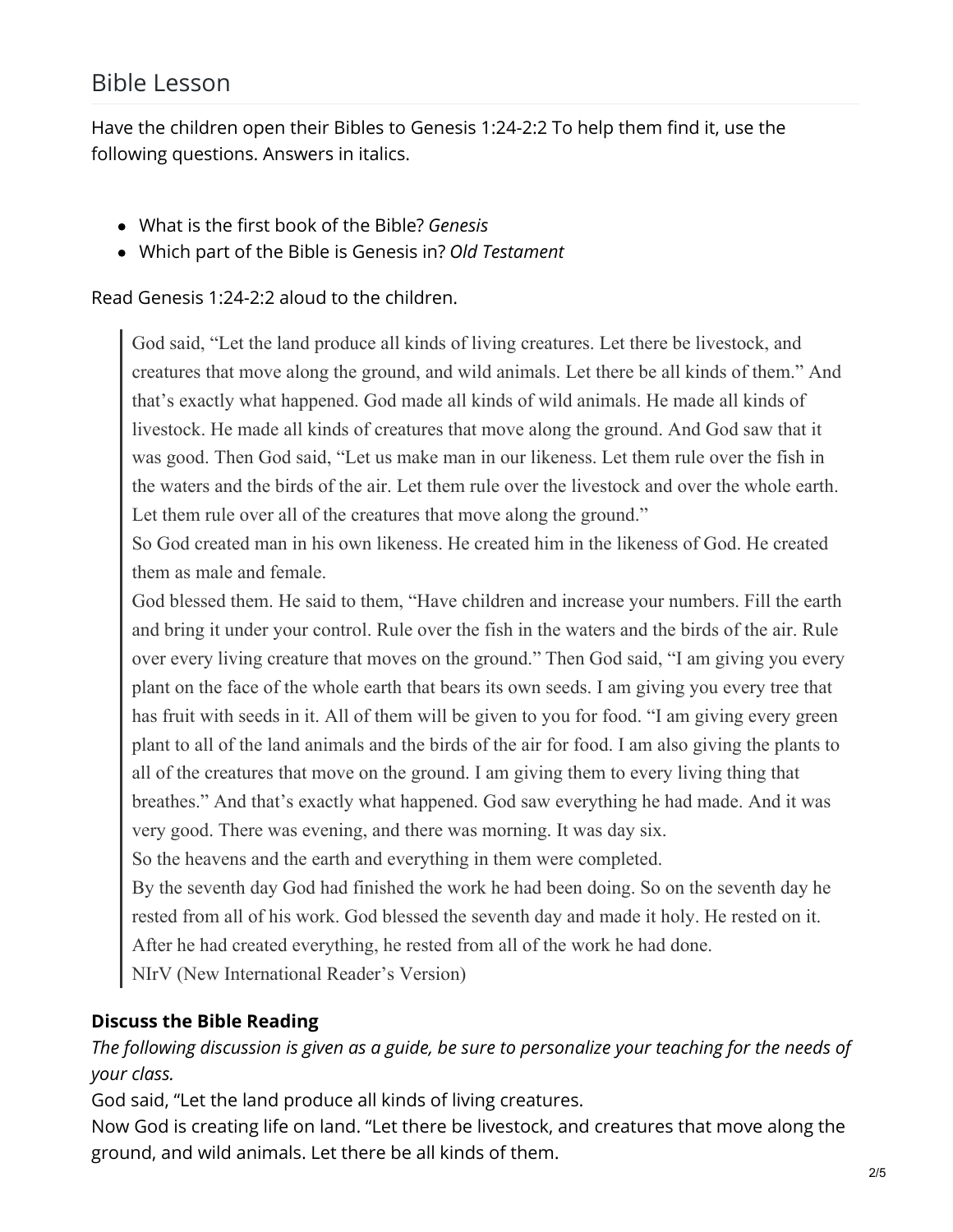God is always very specific about the animals that He creates. He listed livestock, creatures that move along the ground and wild animals. He didn't just say, "Let there be animals." No. He listed the kinds of animals that He wanted to create.

And that's exactly what happened. God made all kinds of wild animals. He made all kinds of livestock. He made all kinds of creatures that move along the ground.

Things happen the way God wants them to. And God saw that it was good. This shows us, again, that it is okay to be proud of ourselves for a job well done.

Then God said, "Let us make man in our likeness. Man is finally created. Man is the last thing that God created. Notice how God says, "Let us…" He didn't say, "Let me…" He was referring to the trinity: God the Father, God the Son (Jesus) and God the Spirit (the Holy Spirit). They were all there at the beginning. Just because we don't "see" Jesus or the Holy Spirit until later in the Bible, doesn't mean that they weren't there for creation. They are and always have been 3 in 1.

Let them rule over the fish in the waters and the birds of the air. Let them rule over the livestock and over the whole earth. Let them rule over all of the creatures that move along the ground. God is making sure that man would be at the "top" of His creation. Man is to rule over everything else in creation.

So God created man in his own likeness. He created him in the likeness of God. He created them as male and female.

Wow! God created us in His image or likeness! We are the only thing of creation that is in His image. This means that we have a soul. No other animals can think, act or feel like us. God blessed them. God blessed man just like He blessed the animals on day 5.

He said to them, "Have children and increase your numbers. Fill the earth and bring it under your control." He only created 2 people: 1 man and 1 woman. It was their "duty" to fill the earth. Rule over the fish in the waters and the birds of the air. Rule over every living creature that moves on the ground.

God told the people what their "duty" was. He wanted to make sure that they knew that they would rule over the rest of creation.

Then God said, "I am giving you every plant on the face of the whole earth that bears its own seeds. I am giving you every tree that has fruit with seeds in it. All of them will be given to you for food."

God had to create man last so that everything else would be in place in order for man to be able to survive. That shows us that God is a god of order. He had a plan for creation just like He has a plan for each of our lives. Man has food to eat. Notice how God gave the man the plants to eat. He says nothing about animals to eat. This doesn't come about until man sins later in the Bible.

"I am giving every green plant to all of the land animals and the birds of the air for food. I am also giving the plants to all of the creatures that move on the ground. I am giving them to every living thing that breathes."

He wanted the man to know that the animals could eat the plants too.

And that's exactly what happened. God saw everything he had made. And it was very good.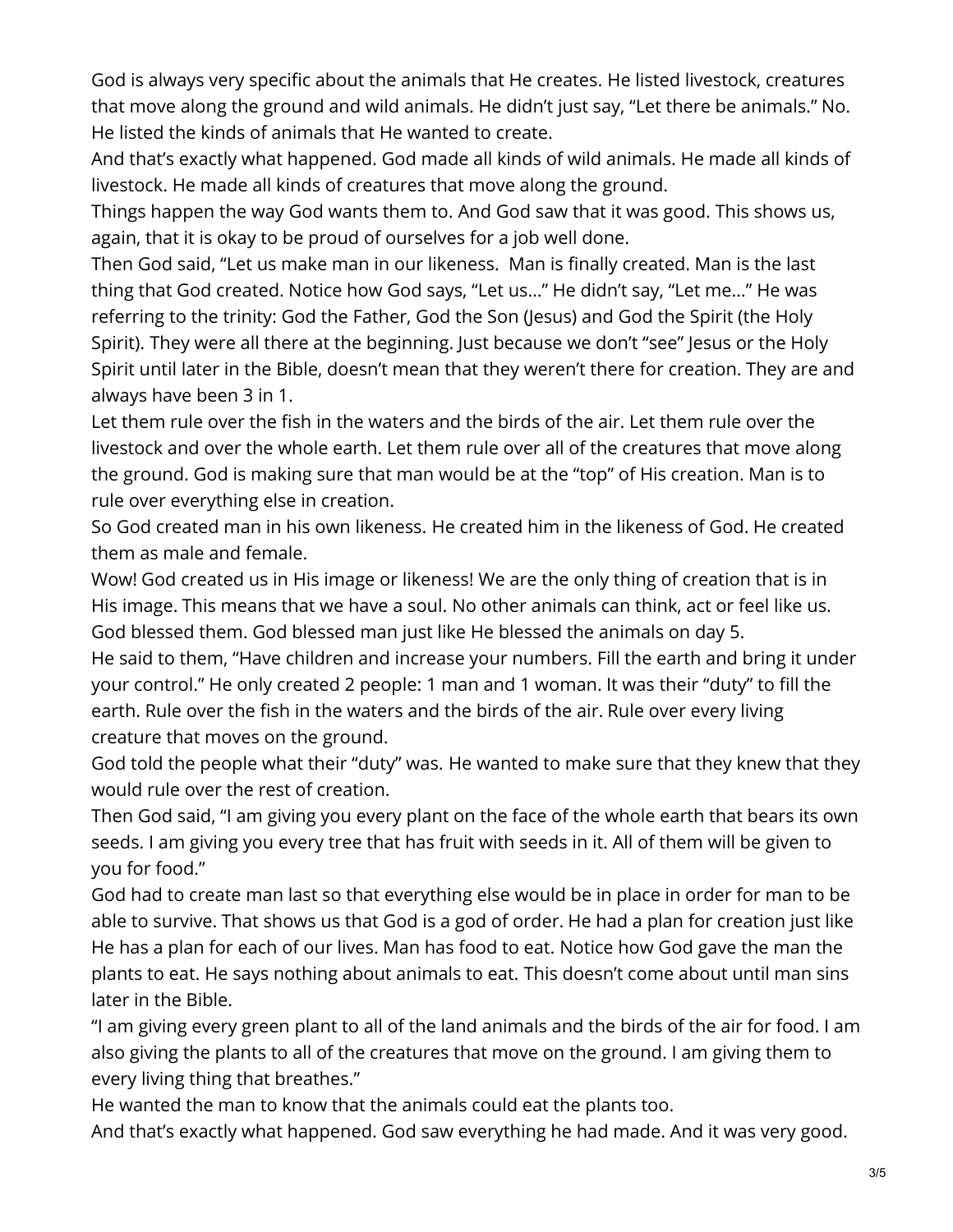Again, God is pleased with His creation. But, notice how God says that it was "very good". This is the first time that He said anything was very good. He was proud of His work until now, but it wasn't complete. Once He completed His creation, then it was "very good". There was evening, and there was morning. It was day six.

Six days to create everything! Wow! So the heavens and the earth and everything in them were completed. God created everything and it was complete. By the seventh day God had finished the work he had been doing.

It only took God 6 days to create the world and everything in it. That's less than a week. What do you get done in 6 days? None of us could get that much completed. Some people question whether God's days were longer than our days. There is no evidence to support this theory. Why would God create our days to be different from His days? God literally had 6 – 24 hour days to create the world.

So on the seventh day he rested from all of his work. God rested? God did a lot of work and so He rested. God shows us that it's okay to rest. Some people think that they have to keep going all of the time, but that's not biblical. God rested, which means that it's okay for us to rest. The problem is when people rest too much or work too much. You need to find a balance of work and rest.

God blessed the seventh day and made it holy.

This is why we are supposed to rest one day a week and keep it holy.

He rested on it. After he had created everything, he rested from all of the work he had done. Again, it is just stating that God rested after all of His work. I think He deserves it, don't you?

# Bible Lesson Activities

Use the following activities to reinforce the learning goals. If time is short, move on to the evaluation portion of the lesson plan.

### **Activity: Marshmallow People**

"What did God create last? (allow for responses) God waited to the end to make us. He wanted everything else to be just right until He brought us into the world. We are going to make people, too! Ours will be out of marshmallows, though."

- Give each child a paper plate and a straw
- $\bullet$  Put the marshmallows and pretzels (separated) onto the trays and put them in the middle of the room or on a table accessible to the children
- Put the extra marshmallows and pretzels on a tray and put it at the front of the room for the children to snack on
- Let them create their own people with the marshmallows and pretzels
- Make sure that they know that there are extra marshmallows and pretzels to snack on so they don't eat the craft materials